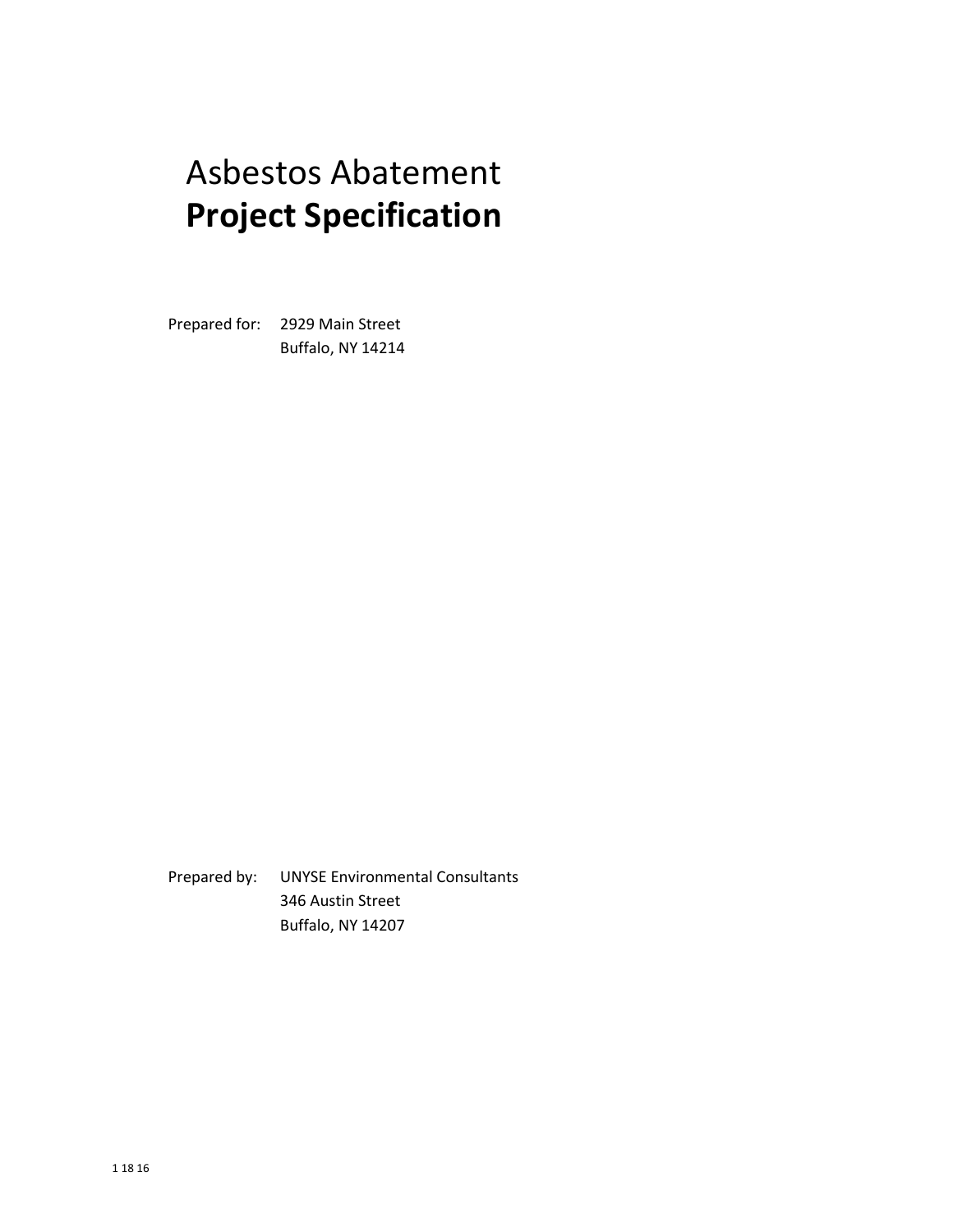## **TABLE OF CONTENTS**

## **SECTION PAGE**

| PROJECT DESCRIPTION                           |    |
|-----------------------------------------------|----|
| <b>GENERAL NOTES</b>                          | 4  |
| 1 - SUMMARY OF THE WORK                       |    |
| 2 - CODES, REGULATIONS, AND STANDARDS         | 8  |
| 3 - SUBMITTALS                                | 14 |
| 4 - PROJECT DECONTAMINATION                   | 19 |
| 5 - CLEANING AND DECONTAMINATION PROCEDURES   | 23 |
| 6 - REMOVAL OF ASBESTOS CONTAINING MATERIALS  | 26 |
| 7 - DISPOSAL OF ASBESTOS CONTAINING MATERIALS | 29 |
| 8 - AIR MONITORING & CLEARANCE                | 33 |
| 9 - PROJECT MONITORING                        | 35 |
| APPENDIX A - ASBESTOS CONTAINING MATERIALS    | 38 |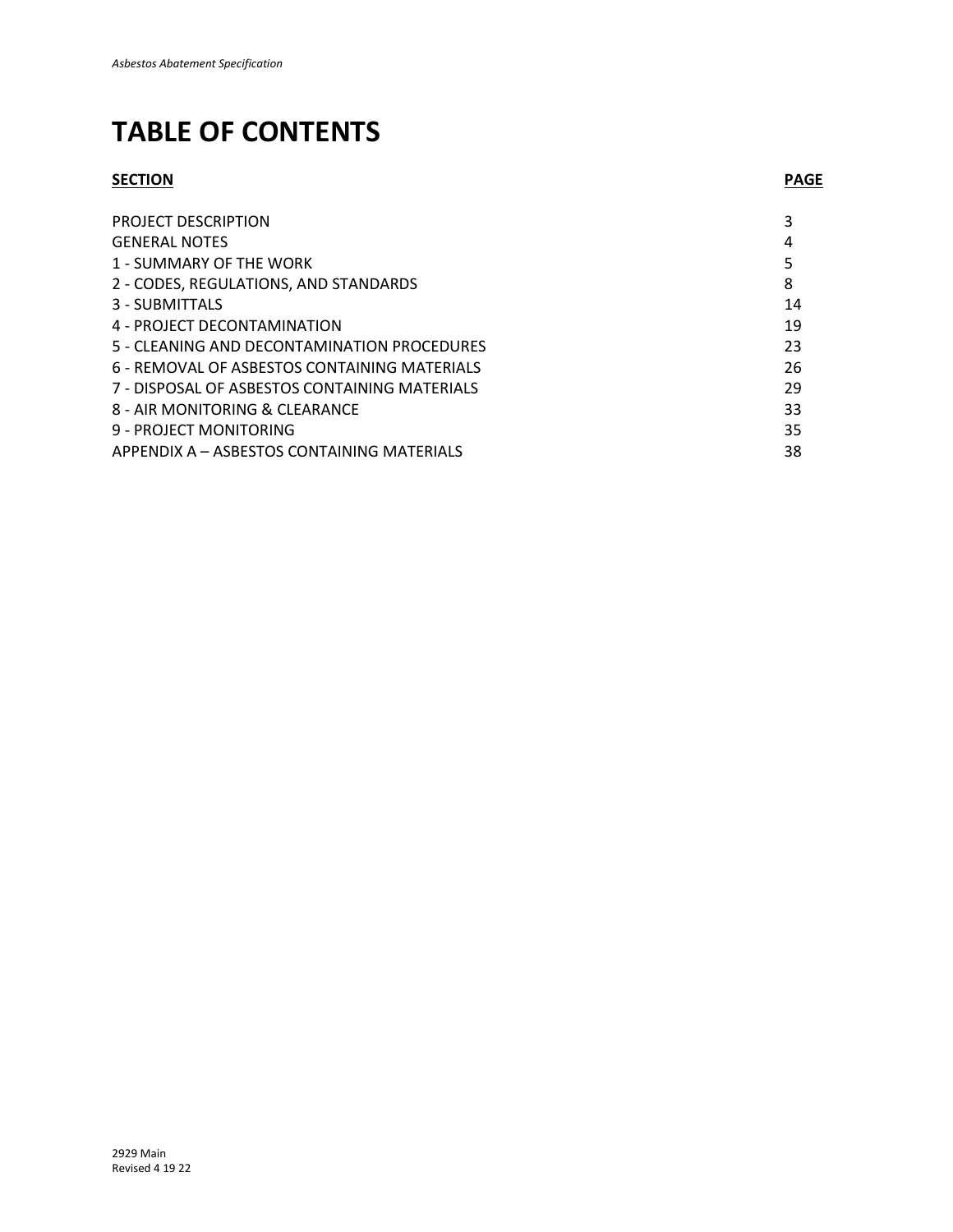## **Project Description:**

The subject property located at 2929 Main Street, Buffalo NY that is comprised of four (4) independent structures. The property is expected to undergo Asbestos Abatement prior to the renovations by the Lincoln Gardens Associates, LLC. An asbestos survey has been completed and serves as the basis for this document. Excerpts from that survey, detailing locations and quantities of ACM can be found in Appendix A.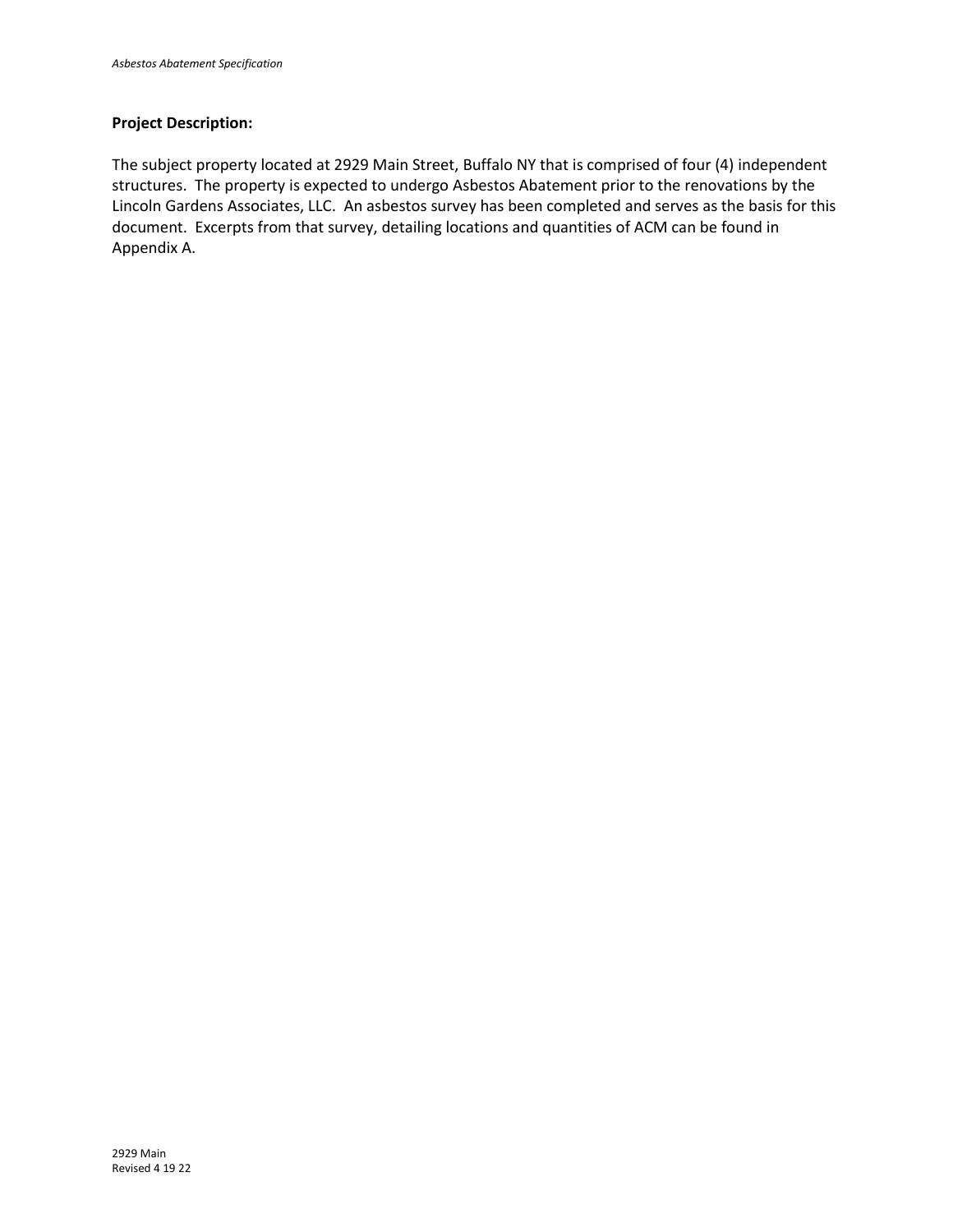## **ASBESTOS ABATEMENT GENERAL NOTES**

- 1. The Asbestos Abatement Contractor shall perform all asbestos abatement in accordance with the Contract Documents, and all applicable local, State and Federal regulations and standards.
- 2. The Asbestos Abatement Contractor shall obtain and maintain NYS Asbestos Certification, per Section 3.
- 3. The owner will contract with an independent licensed firm who will be responsible for monitoring Asbestos Abatement work and to be referenced here as the Project Monitor. (See Section 10 – Project Monitoring)
- 4. Contractor shall remove and properly dispose of asbestos containing materials (ACM), including, but not limited to, those identified in Appendix A.
- 5. All asbestos abatement work shall comply with the requirements under 12 NYCRR Part 56 (Rule 56), and variances to that Code obtained by, or pending to, the Owner as well as asbestos safety practices per US DOL (OSHA) 29CFR1926.1101.
- 7.. The provisions of any asbestos specific variance obtained by the contractor may not be implemented until and unless the Project Monitor issues written approval, and as described by the Project Manager.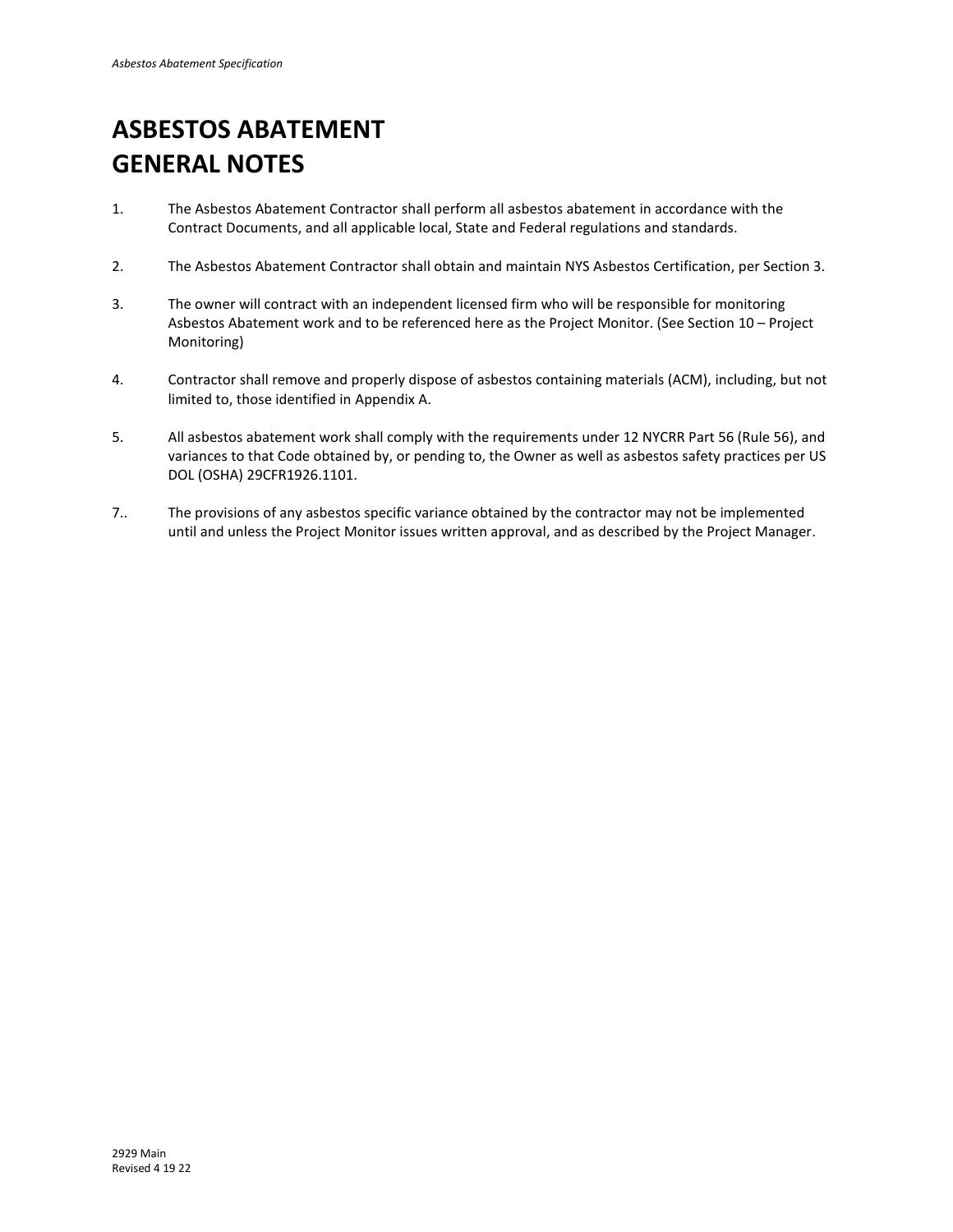## **SUMMARY OF THE WORK**

## **PART 1 - GENERAL**

## **1.1 RELATED DOCUMENTS**

A. Drawings, general provisions of Contract, including all sections of this Specification, apply to work of this section.

## **1.2 PROJECT/WORK IDENTIFICATION**

- A. General: The project consists of the abatement of certain asbestos containing materials including those listed in Appendix A.
- B. Contract Documents: Defined as:
	- 1. Bid Document and Specification
	- 2. Contract as supplied by Owner.

 Other related requirements and conditions that are not indicated on the Contract Documents include, but are not necessarily limited to the following:

- a. Applicable Codes and Regulations
- b. Notices and Permits
- c. Existing Site Conditions and Restrictions on Use of the Site
- d. Work Performed Prior to Work under this Contract
- e. Alterations and Coordination with Existing Work
- f. Work to be performed Subsequent to Work Under this Contract
- g. Alternates
- C. Summary by References: Work of the Contract can be summarized by references to the Contract, General Conditions, Supplementary Conditions, Specification Sections, Drawings, addenda and modifications to the Contract Documents issued subsequent to the initial printing of this project manual and including but not necessarily limited to printed material referenced by any of these. Work of the Contract is also unavoidably affected or influenced by governing regulations, natural phenomenon including weather conditions and other forces outside the contract documents.

## **1.3 SCHEDULE OF WORK**

- A. The contractor shall provide a plan of action incorporating project schedule, including start and completion dates. Schedule shall be subject to the approval of, and commensurate with demolition plans of the Owner.
- B. All work required must be completed by the date indicated above including **Air Monitoring as specified in SECTION 8.** All site remediation work under terms of contract must be completed by dates determined by the Owner.

## **1.4 PLAN OF ACTION**

A. Submit a detailed plan of the procedures proposed for use in complying with the requirements of this specification. Include in the plan the location and layout of decontamination areas, the sequencing of remediation work, the interface of trades involved in the performance of work, methods to be used to assure the safety of adjacent building occupants, their visitors, visitors to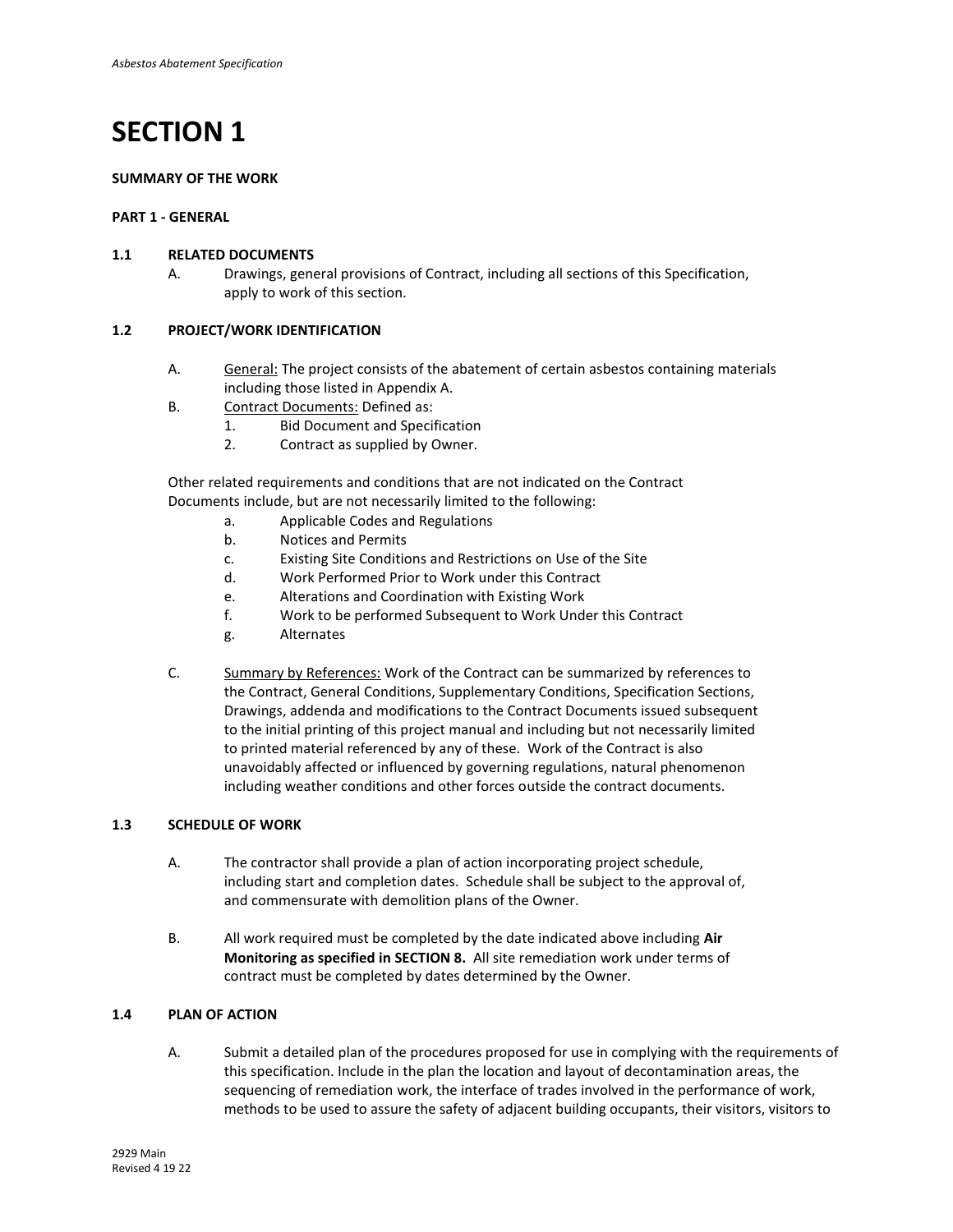the site, and workers employed by contractors, and other authorized personnel, a disposal plan including location of approved disposal site, and a detailed description of the methods to be employed to control pollution. Expand upon the use of portable HEPA ventilation system, closing out of the building HVAC system, method of removal to prohibit visible emissions in work area, and packaging of removed debris. The Project Monitor prior to commencement of work must approve the plan.

## **1.5 INSPECTION**

A. Prior to commencement of work, inspect areas in which structure, surfaces, and equipment or of surrounding properties that could be misconstrued as damage resulting from the work. Photograph or videotape existing conditions as necessary to document conditions. Submit to Project Monitor prior to starting work.

## **1.6 POTENTIAL EXPOSURE HAZARD**

- A. The disturbance or dislocation of asbestos containing materials may cause contamination to be released into the building's atmosphere, thereby creating a potential health hazard to workmen and building occupants. Apprise all workers, supervisory personnel, sub-contractors and consultants who will be at the job site of the seriousness of the hazard and the proper work procedures that must be followed.
- B. Where in the performance of the work, workers, supervisory personnel, sub-contractors, or consultants may encounter, disturb, or otherwise function in the immediate vicinity of any identified asbestos containing materials, take appropriate continuous measures as necessary to protect all building occupants from the potential hazard of exposure to asbestos containing materials. Such measures shall include the procedures and methods described herein, and compliance with regulations of applicable federal, state and local agencies.

### **1.7 STOP WORK**

A. If the Project Monitor, Project Manager, or Superintendent presents a written stop work orders immediately and automatically stop all work. Do not recommence work until authorized in writing by the Owner or Project Monitor.

## **1.8 CONTRACTOR USE OF PREMISES**

- A. General: The contractor shall limit his use of the premises to the work and hours indicated within contract, so as to allow for undisturbed use of the property by the Owner and/or its tenants.
- B. Use of the Site: Confine operations at the site to the areas and hours permitted under the Contract. Portions of the site beyond areas on which work is indicated are not to be disturbed or trespassed onto. Conform to site rules and regulations affecting the work while engaged in project construction. The appropriate authority will reprimand persistent violators.
	- 1. Keep existing driveways and entrances serving the premises clear and available to the Project Monitor, Owner and his employees at all times. Do not use these areas for parking or storage of materials.
	- 2. Do not unreasonably encumber the site with materials or equipment. Confine stockpiling of materials and location of storage sheds to the areas indicated, per direction of site supervisor. If additional storage is necessary obtain and pay for storage off site.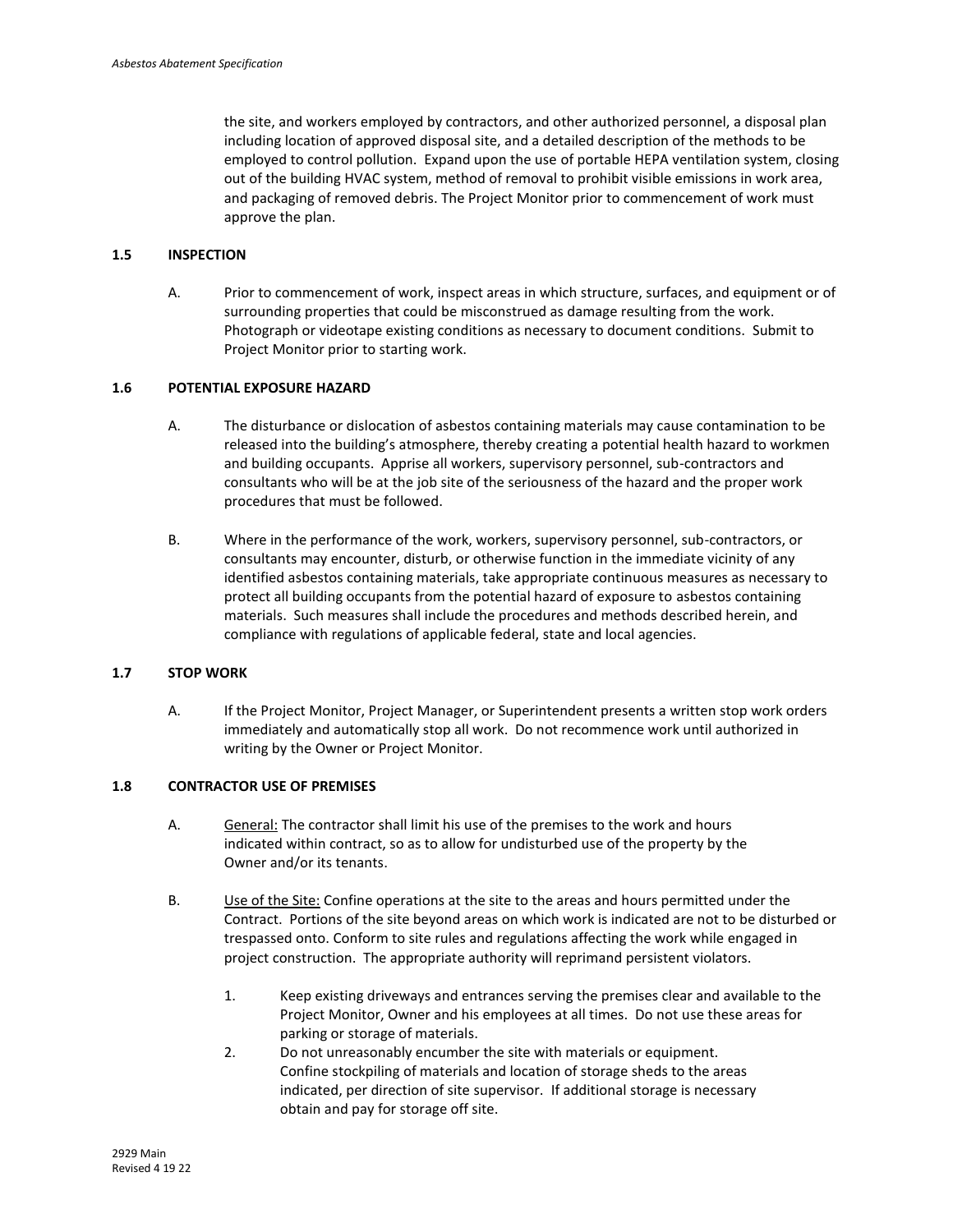- 3. Lock automotive type vehicles, such as passenger cars and trucks and other mechanized or motorized construction equipment, when parked and unattended, so as to prevent unauthorized use. Do not leave such vehicles or equipment unattended with the motor running or the ignition key in place or accessible to unauthorized persons.
- 4. Parking: Available the site superintendent will designate parking areas. Parking will be restricted to only those areas indicated.
- C. Contractors Use of the Existing Building: Maintain areas within, around and outside of buildings in a safe and orderly condition in compliance with all applicable OSHA standards. Repair damage caused by construction operations. Take all precautions necessary to protect the building and exterior surfaces during the construction period.
- D. Utilities: Contractor is responsible for securing adequate electrical and utility services
- E Water: Contractor is responsible for securing adequate water supply to all remediation activities.

## **1.9 OWNER OCCUPANCY**

A. Full Owner Occupancy: The Owner and its tenants will occupy adjacent sites during the entire period of construction. Cooperate fully with the Owner or its representatives during construction operations to minimize conflicts and to facilitate Owner usage. Perform the work so as not to interfere with the operations of the Owner or tenants.

## **1.10 SUBMITTALS**

- A. Before the Start of Work: Submit the following to the Project Monitor for review. Do not begin work until these SUBMITTALS, per section 3, are returned with Project Monitor action stamp indicating that the submittal is returned for unrestricted use or final-but-restricted use.
	- 1. Plan of Action: Submit as a written report in the same manner as product data.
	- 2. Inspection: Report on inspection carried out as required by this section. Include copies of all photographs, videotapes, etc. Submit in the same manner as product data.
	- 3. Health & Safety Plan
	- 4. Affirmative Action Plan

## **END OF SECTION**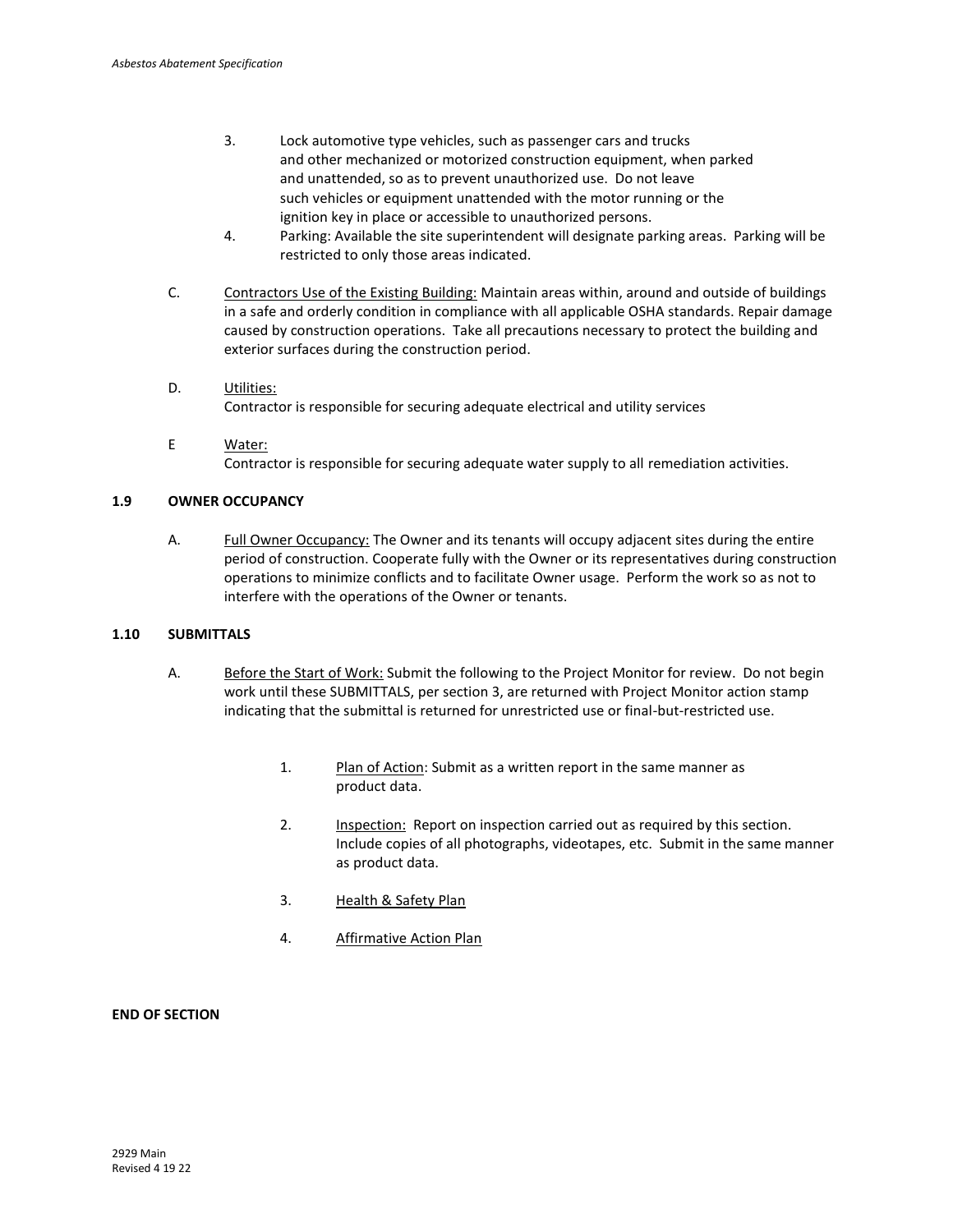#### **CODES, REGULATIONS, AND STANDARDS**

#### **PART 1 - GENERAL**

### **2.1 RELATED DOCUMENTS**

A. Drawings and general provisions of Contract, including all sections of this Specification, apply to this section.

#### **2.2 SUMMARY**

- A. This section sets forth governmental regulations and industry standards, which are included and incorporated herein by reference and made a part of the specification. This section also sets forth those notices and permits which the Owner knows and that both must be applied for and received, or which must be given to governmental agencies before start of work.
	- 1. Requirements include adherence to work practices and procedures set forth in applicable codes, regulations and standards.
	- 2. Requirements include obtaining permits, licenses, inspections, releases and similar documentation, as well as payments, statements and similar requirements associated with codes, regulations, and standards.

## **2.3 CODES AND REGULATIONS**

- A. General Applicability of Codes and Regulations, and Standards: Except to the extent that more explicit or more stringent requirements are written directly into the contract documents, all applicable codes, regulations, and standards have the same force and effect (and are made a part of the contract documents by reference) as if copied directly into the contract documents, or as if published copies are bound herewith.
- B. Contractor Responsibility: The contractor shall assume full responsibility and liability for the compliance with all applicable Federal, State, and local regulations pertaining to work practices, hauling, disposal, and protection of workers, visitors to the site, and persons occupying areas adjacent to the site. The contractor is responsible for providing medical examinations and maintaining medical records of personnel as required by the applicable Federal, State, and local regulations. The Contractor shall hold the Owner, Project Monitor, its successors and assigns harmless for failure to comply with any applicable work, hauling, disposal, safety, health or other regulations on the part of himself, his employees or his subcontractors.
- C. Federal Requirements that govern asbestos containing materials remediation, hauling and disposal of waste materials include but are not limited to the following:

OSHA: U.S. Department of Labor, Occupational Safety and Health Administration, (OSHA), including but not limited to:

Occupational Exposure to Asbestos, Tremolite, Anthophyllite, and Actinolite, 29 CFR 1910.1001 and 1926.1101 Code of Federal Regulations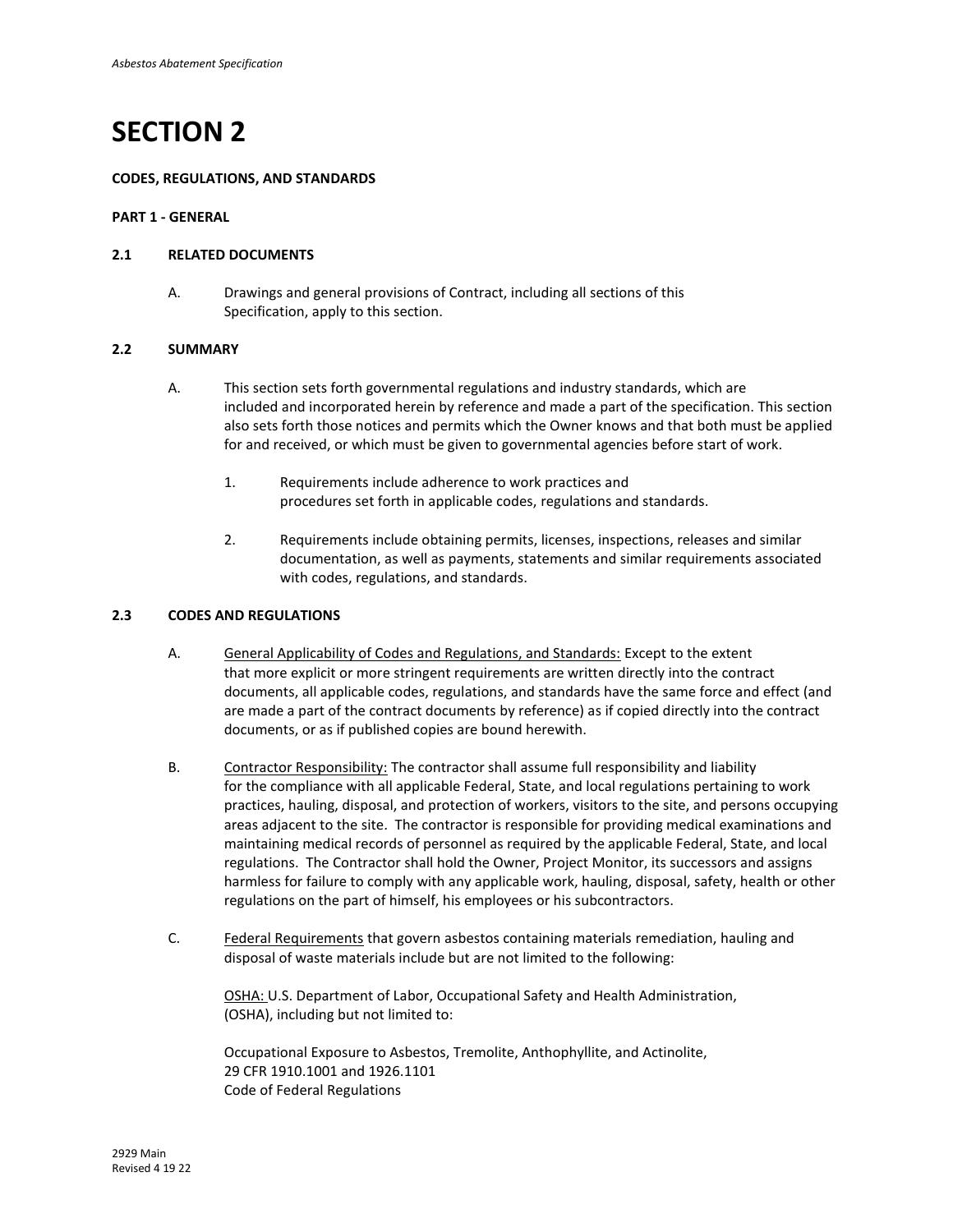Lead Exposure in Construction 29 CFR 1926.62 Code of Federal Regulations

Hazardous Waste Operations & Emergency Response 29 CFR 1910.120 Code of Federal Regulations

Blood borne Pathogens 1910.1030 Code of Federal Regulations

Respiratory Protection Title 29, Part 1910, Section 134 of the Code of Federal Regulations

Construction Industry Title 29, Part 1926, of the Code of Federal Regulations

Access to Employee Exposure and Medical Records Title 29, Part 1910, Section 2 of the Code of Federal Regulations

Hazard Communication Title 29, Part 1910, Section 1200 of the Code of Federal Regulations

Specifications for Accident Prevention Signs and Tags Title 29, Part 1910, Section 145 of the Code of Federal Regulations

DOT: U.S. Department of Transportation, including but not limited to: Hazardous Substances Title 29, Part 171 and 172 of the Code of Federal Regulations

EPA: U.S. Environmental Protection Agency (EPA), including but not limited to:

National Emission Standard for Hazardous Air Pollutants (NESHAPS) National Emission Standards for Asbestos Title 40, Part 61, Sub-Part A, and revised Sub-Part M (revised Sub-Part B) of the Code of Federal Regulations

Toxic Substances Control Act (TSCA) Lead; Renovation, Repair & Painting 40 CFR 745 Code of Federal Regulations

Resource Conservation & Recovery Act (RCRA)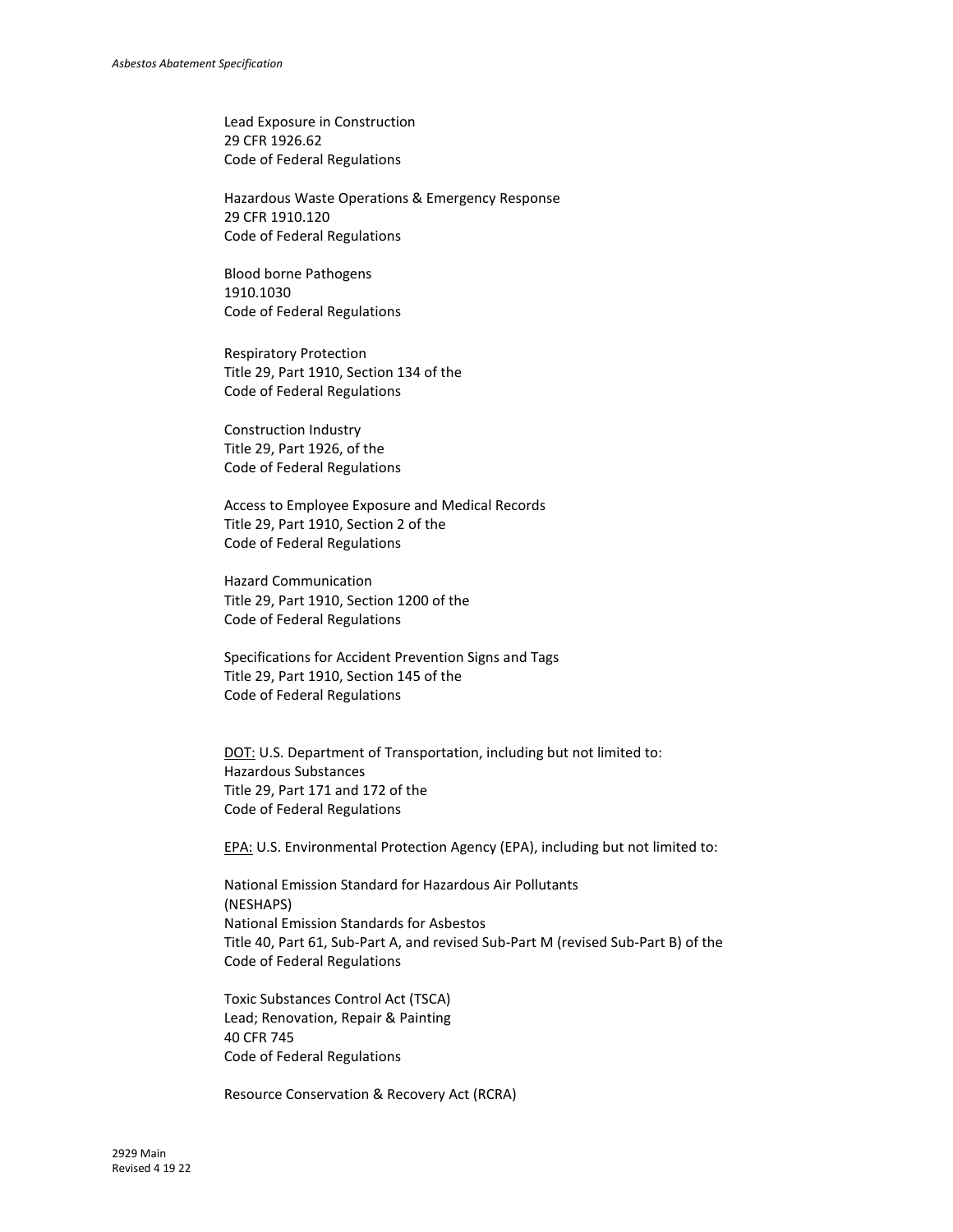40 CFR 261 Code of Federal Regulations

D. Other Federal Requirements

**US Clean Air Act,** 42 U.S.C. section 7401, *et seq.* , as amended by Public Law 101-549, November 15, 1990

## E. State Requirements

New York State Department of Labor Industrial Code Rule 56: Asbestos

New York State Department of Labor Mold Program

NYS DEC Solid Waste Management Regulations 6 NYCRR 360 et al Contractor is responsible for proper characterization and disposal of solid wastes generated during demolition.

NYS DEC Hazardous Waste Management Regulations 6 NYCRR 370 et al Contractor is responsible for proper characterization and disposal of hazardous wastes.

NYS DEC Division of Air Resources 6 NYCRR 200 Contractor is responsible for compliance with all applicable state provisions, including those governing fugitive dust emissions

NYS DEC Division of Environmental Remediation 6 NYCRR 375-6 Remedial Program Soil Cleanup Objectives

NYSDEC Division of Water "NYSE Standards & Specification for Soil Erosion & Control" 2005

F. Local Requirements: Abide by all local requirements that govern asbestos abatement work or hauling and disposal of asbestos containing materials.

## **2.4 STANDARDS**

- A. General Applicability of Standards: Except to the extent that more explicit or more stringent requirements are written directly into the Contract Documents, all applicable standards have the same force and effect (and are made part of the Contract Documents by reference) as if copied directly into the Contract Documents, or as if published copies are bound herewith.
- B. Contractor Responsibility: The contractor shall assume full responsibility and liability for the compliance with all standards pertaining to work practices, hauling, disposal, and protection of workers, visitors to the site, and persons occupying areas adjacent to the site. The contractor shall hold the Owner, Project Monitor, Owner's successors and assigns harmless for failure to comply with any applicable standard on the part of himself, his employees, or his subcontractors.
- C. Standards that apply to asbestos containing materials remediation or hauling and disposal of waste materials include but are not limited to the following:

American National Standards institute (ANSI)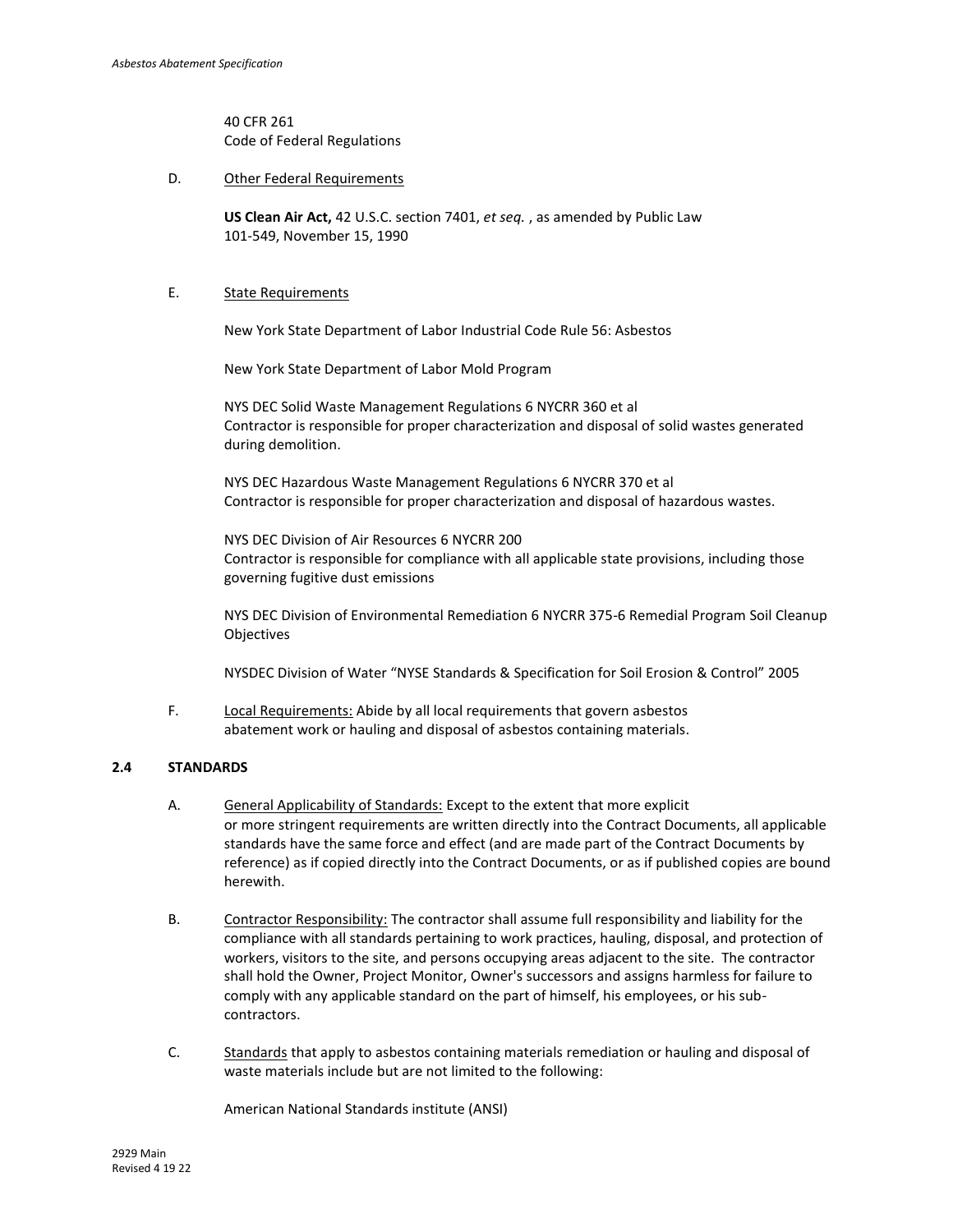1430 Broadway New York, New York 10018 (212) 354-3300

Fundamentals Governing the Design and Operation of Local Exhaust Systems Publication z9.2-79

Practices for Respiratory Protection Publication z88.2-80

American Society for Testing and Materials (ASTM) 1916 Race Street Philadelphia, PA 19103 (215) 299-5400

## **2.5 GUIDANCE DOCUMENTS (APPENDIX H) -** NOT APPLICABLE

## **2.6 NOTICES**

A. U.S. Environmental Protection Agency

Send Written Notification as required by USEPA National Emission Standards for Hazardous Air Pollutants (NESHAPS) Asbestos Regulations (40 CFR 61, Subpart M) to the regional Asbestos NESHAPS Contact at least 10 working days prior to beginning any work on asbestos-containing materials. Send notification to the following address:

```
REGION 2:
Asbestos NESHAPS Contact
Air & Waste Management Division
USEPA
26 Federal Plazas
New York, NY 10007
(212) 264-4479
```
- 1. Notification: include the following information in the notification sent to the NESHAPS contact:
- 2. Name and address of owner or operator
- 3. Description of the facility being demolished or renovated, including the size, age, and prior use of the facility.
- 4. Estimate of the approximate amount of friable asbestos material present in the facility in terms of linear feet of pipe, and surface area on other facility components. For facilities in which the amount of friable asbestos materials less than 80 linear meters (260 linear feet) on pipes and less than i5 square meters (160 square feet) or 1 cubic meter (35 cubic feet) on other facility components, explain techniques of estimation.
- 5. Location of the facility being demolished or renovated.
- 6. Scheduled starting and completion dates of demolition or renovation.
- 7. Nature of planned demolition or renovation and method(s) to be used.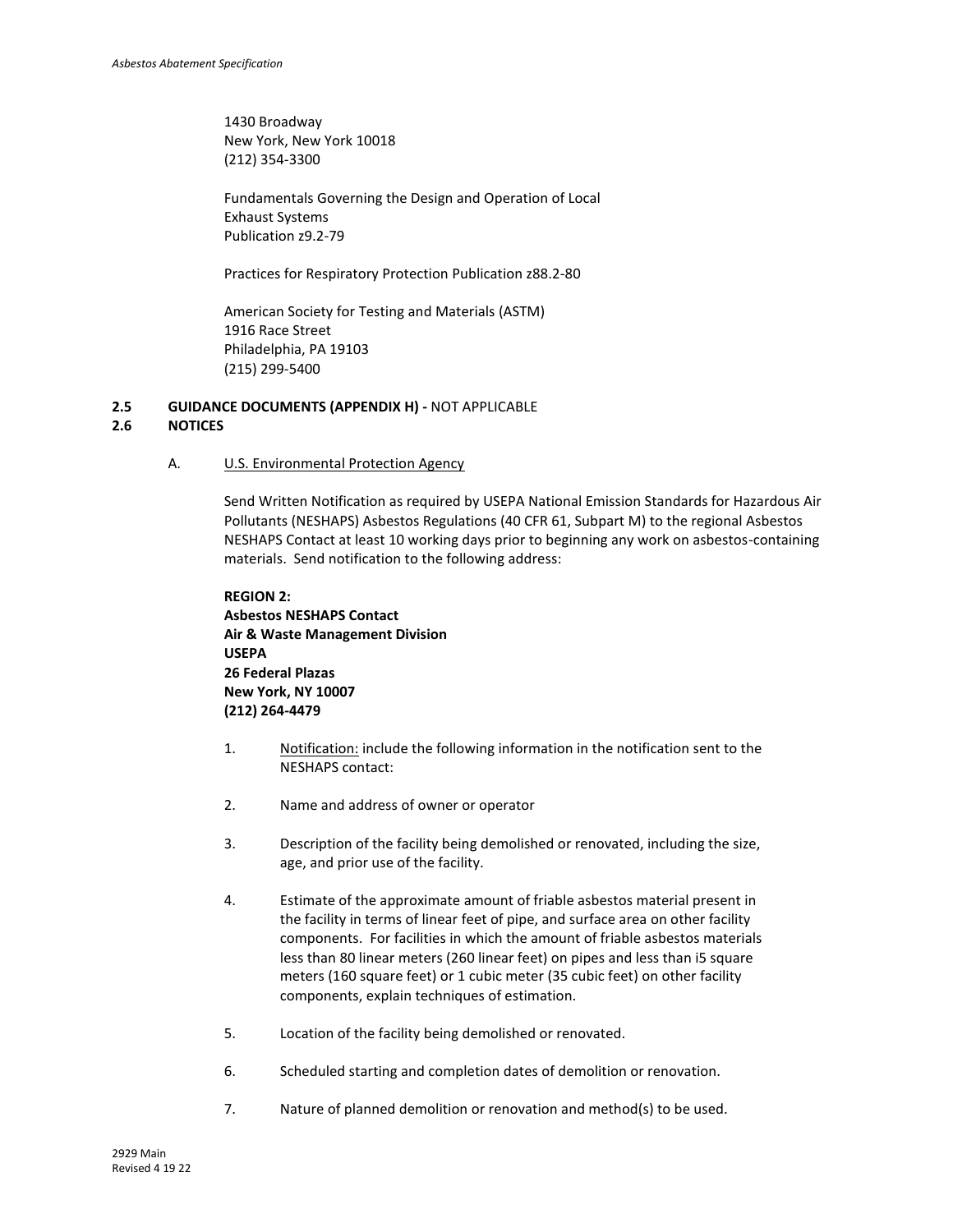- 8. Procedures to be used to comply with the requirements of USEPA National Emission Standards for Hazardous Air Pollutants (NESHAPS) Asbestos Regulations (40 CFR 6i Subpart M).
- 9. Name and location of the waste disposal site where the friable asbestos waste material will be deposited.

For facilities being demolished under an order of a State or local governmental agency, issued because the facility is structurally unsound and in danger of imminent collapse, the name, title, and authority of the State or local governmental representative who has ordered the demolition.

## B. State and Local Agencies:

Send written asbestos notification as required by industrial Code Rule 56 a minimum of the ten (10) days prior to beginning any work on asbestos containing materials to the Division of Safety and Health's Asbestos Control Program to include:

1. Send the name, address, and asbestos handling number of the contractor for the project to:

> Asbestos Coordinator NYS Department of Labor State Office Campus, Room 154, Albany, NY 12240

- 2. The address and description of the building or area, including size, age, and prior use of the building or area.
- 3. The amount of asbestos material present in square and/or linear feet.
- 4. The proposed starting and completion dates for abatement.
- 5. The procedures and equipment that will be employed.

## **2.7 PERMITS**

- A. All permits, fees, licenses and inspections required by government agencies, regulatory agencies, utility companies, or others during the course of the work shall be obtained and paid for by the contractor.
- B. The costs of all required permits, licenses, etc. shall be included in the contract sum.

## **2.8 POSTING AND FILING OF REGULATIONS**

- A. Posting and Filing of Regulations and all Medical Emergency Numbers: Post all notices required by applicable federal, state and local regulations in a highly visible area. Maintain two (2) copies of applicable federal, state and local regulations and standard. Maintain one copy of each at job site. Keep on file in Contractor's office one copy of each.
- B. Within 10 days of the completion of such work, the air monitoring firm shall inform the building/facility owner and employers of employees who will be working in the area of the current location and quantity of PACM and/or ACM remaining in the area and final monitoring results, if any.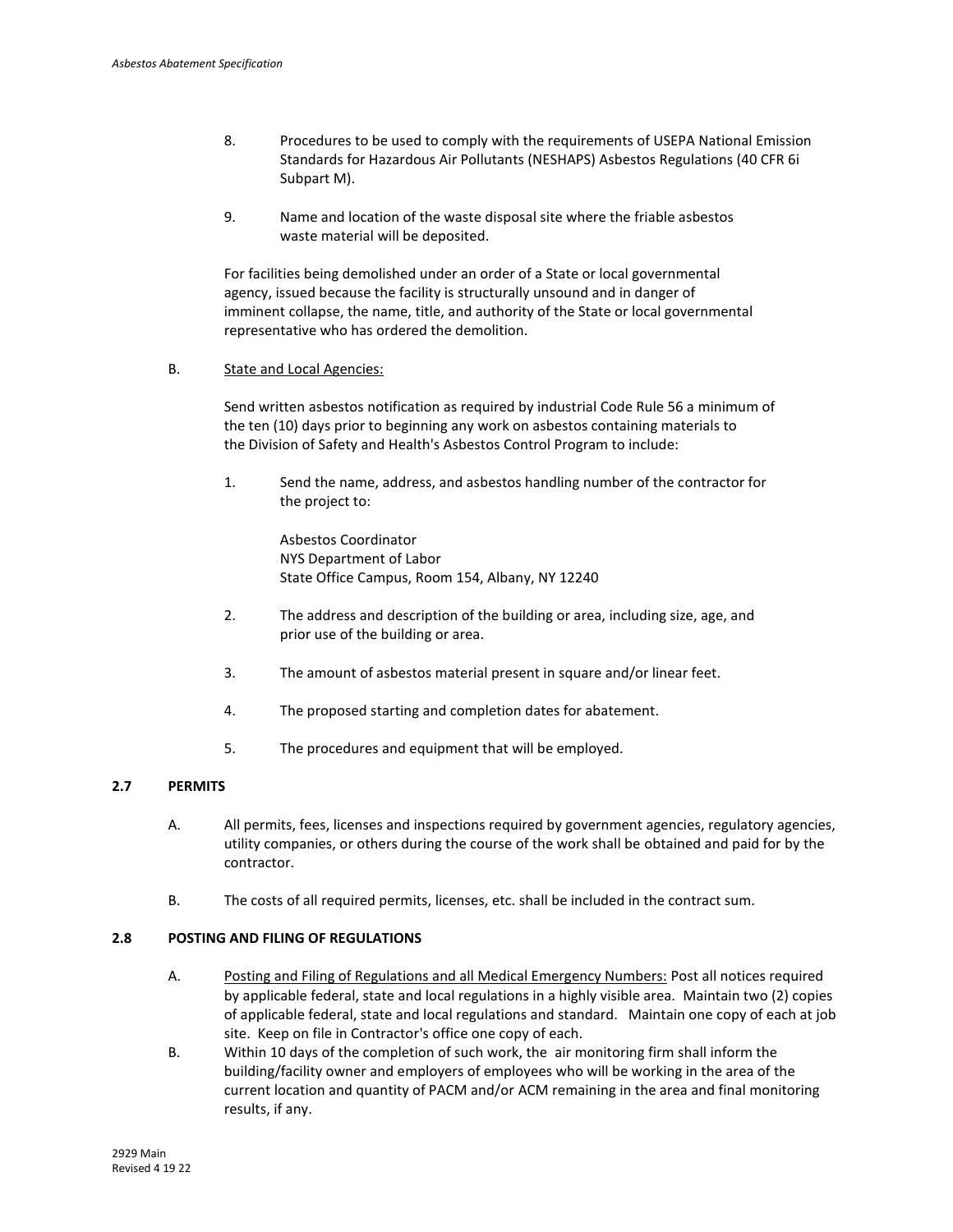## **2.9 SUBMITTALS**

- A. Before Start of Work: Submit the following to the Project Monitor for review. No work shall begin until these submittals are returned with Project Monitor action stamp indicating that the submittal is returned for unrestricted use or final-but-restricted use.
- B. Permits, Licenses, and Certificates: For the Owner's records, submit copies of permits, licenses, certifications, inspection reports, releases, jurisdictional settlements, notices, receipts for fee payments, judgments, and similar documents, correspondence and records established in conjunction with compliance with standards and regulations bearing upon performance to the Work including:
	- 1. State and Local Regulations: Submit copies of codes and regulations applicable to the work.
	- 2. Notices: Submit notices required by federal, state and local regulations together with proof of timely transmittal to agency requiring notices.
	- 3. Permits: Submit copies of current valid permits required by state and local regulations.
	- 4. Licenses: Submit copies of all State and local licenses and permits necessary to carry out the work of this contract.

**PART 2 - PRODUCTS (NOT APPLICABLE) PART 3 - EXECUTION (NOT APPLICABLE) END OF SECTION**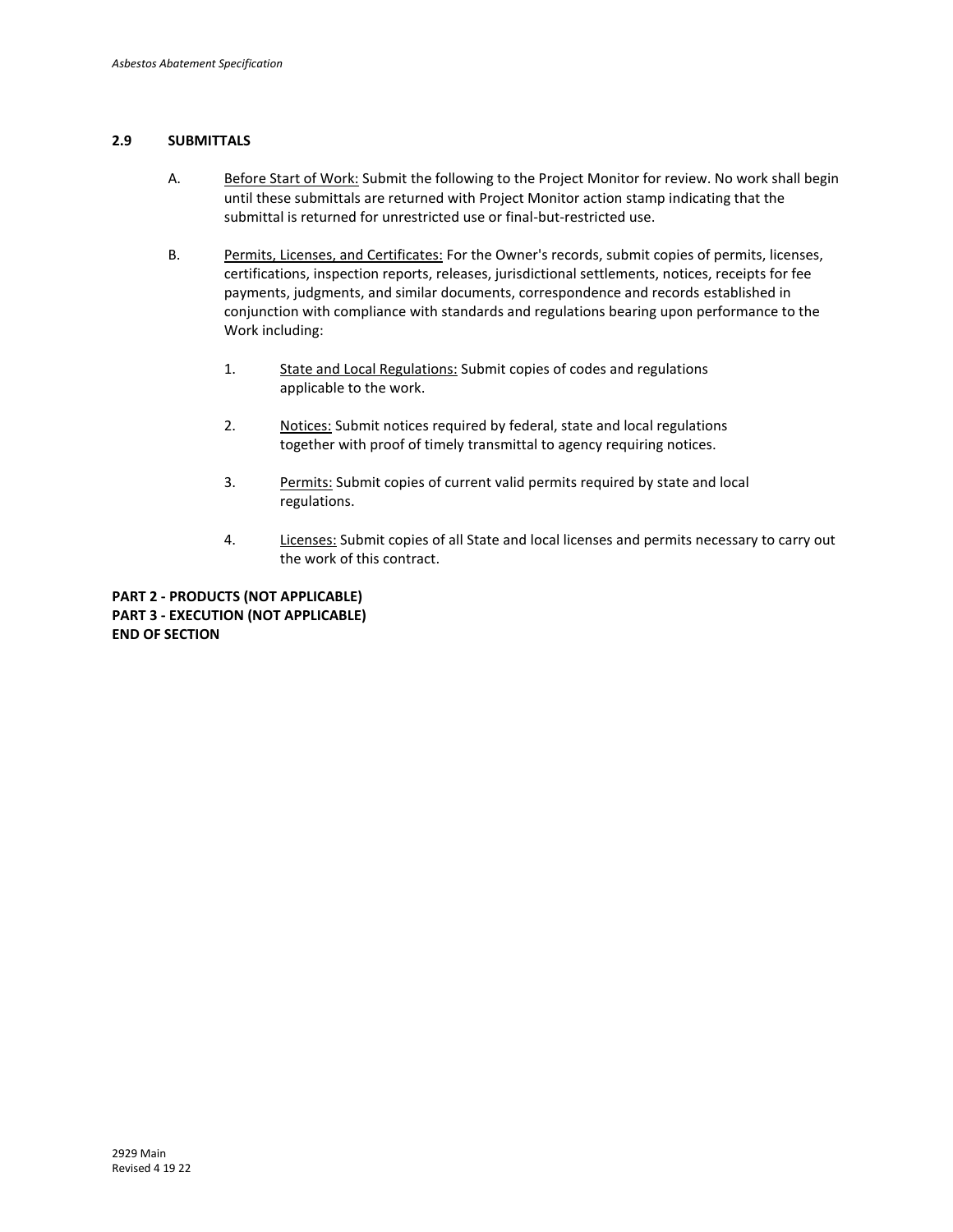## **SUBMITTALS**

#### **PART 1 - GENERAL**

## **3.1 RELATED DOCUMENTS**

A. Drawings and general provisions of the Contract, including all sections of this Specification, apply to this section.

### **3.2 SUMMARY**

A. This Section specifies administrative and procedural requirements for SUBMITTALS required for performance of the WORK, including:

**Contractor's Construction Schedule Submittal Schedule (see 3.5) Personal Monitoring Data Daily Construction Reports Shop Drawings Product Data Insurances Miscellaneous SUBMITTALS**

B. Administrative Submittals: Refer to **SECTION 2 (Codes and Regulations)** for requirements for administrative SUBMITTALS. Such SUBMITTALS include, but are not limited to:

Permits Applications for Payment Performance and Payment Bonds Insurance Certificates List of Sub-Contractors

## **3.3 SUBMITTAL PROCEDURES**

- A. Coordination: Coordinate preparation and processing of SUBMITTALS with performance of construction activities. Transmit each submittal sufficiently in advance of performance of related construction activities to avoid delay.
- B. Coordinate each submittal with fabrication, purchasing, testing, delivery, other SUBMITTALS and related activities that requires sequential activity.
- C. Coordinate transmittal of different types of SUBMITTALS for related elements of the work so processing will not be delayed by the need to review SUBMITTALS concurrently for coordination.
- D. The Project Monitor reserves the right to withhold action on a submittal requiring coordination with other SUBMITTALS until related SUBMITTALS are received.
- E. Processing: Allow sufficient review time so that installation will not be delayed as a result of the time required to process SUBMITTALS, including time for resubmittals.
- F. Allow two weeks for initial review. Allow additional time if processing must be delayed to permit coordination with subsequent SUBMITTALS. The Project Monitor will promptly advise the Sub-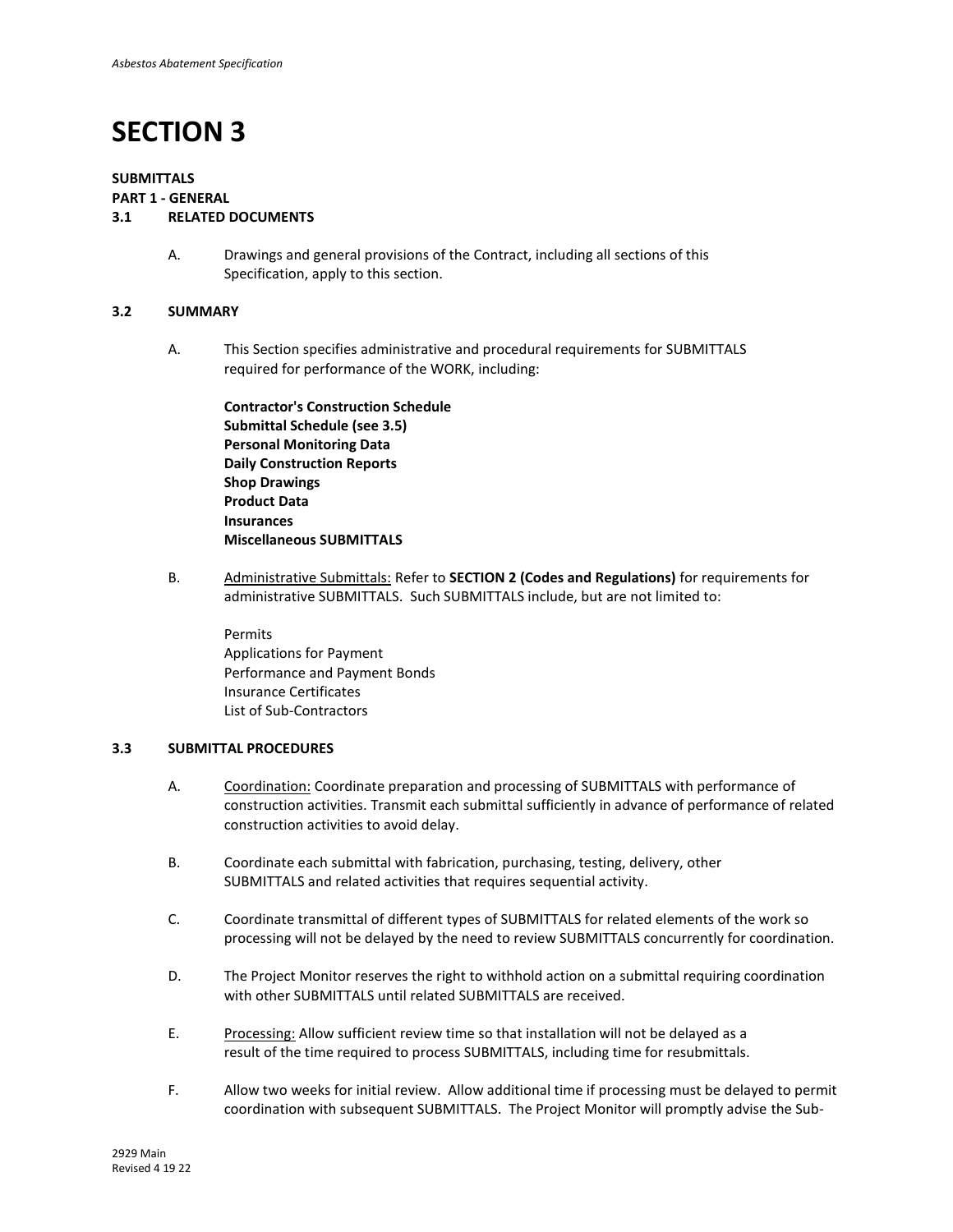contractor when a submittal being processed must be delayed for coordination.

- G. If an intermediate submittal is necessary, process the same as the initial submittal.
- H. Allow two weeks for reprocessing each submittal.
- 1. No extension of Contract Time will be authorized because of failure to transmit SUBMITTALS to the Project Monitor sufficiently in advance of the work to permit processing.
- J. Submittal Transmittal: Package each submittal appropriately for transmittal and handling. Transmit each submittal from contractor to Project Monitor using a transmittal form. SUBMITTALS received from sources other than the contractor will be returned without action. On the transmittal record relevant information and requests for data. On the form, or separate sheet, record deviations from Contract Document requirements. Including minor variations and limitations. Include contractor's certification that information complies with Contract Document requirements.

## **3.4 CONTRACTOR'S CONSTRUCTION SCHEDULE**

- A. Schedule: Provide proposed detailed schedule including work dates, work shift time, number of employees, dates of start and completion including dates of preparation work, removals, Contractor activities and final inspection dates on a per building basis.
- B. Indicate Clearance of each Work Area in advance of the dates established for Clearance. Allow time for testing and other Owner's Project Monitor procedures necessary for certification of clearance.
	- 1. Indicate completion in advance of the date established for Substantial Completion. Indicate Substantial Completion on the schedule to allow time for Owner's Representative's procedures necessary for certification of Substantial Completion.
- C. Phasing: Provide notations on the schedule to show how the sequence of the work is affected by requirements for phased completion to permit work by separate Subcontractors and partial occupancy of the Owner prior to Substantial Completion.
- D. Work Stages: indicate important stages of construction for each major portion of the work, including testing and installation. Include indication of start and finish times for the following:
	- i. Removal of uncontaminated debris and materials
	- ii. Preparation of the Work Area
	- iii. Asbestos containing materials Removal
	- iv. Clearance Testing
	- v. Substantial Completion
- E. Distribution: Print and distribute copies to the Project Monitor, Owner, contractor, subcontractor and other parties required to comply with scheduled dates. Post copies in the Project Monitor's field office; project meeting room and temporary field office.
- F. When revisions are made, distribute to the same parties and post in the same locations. Delete parties from distribution when they have completed their assigned portion of the Work and are no longer involved in construction activities.
- N. Schedule Updating: Revise the schedule after each meeting or activity, where revisions have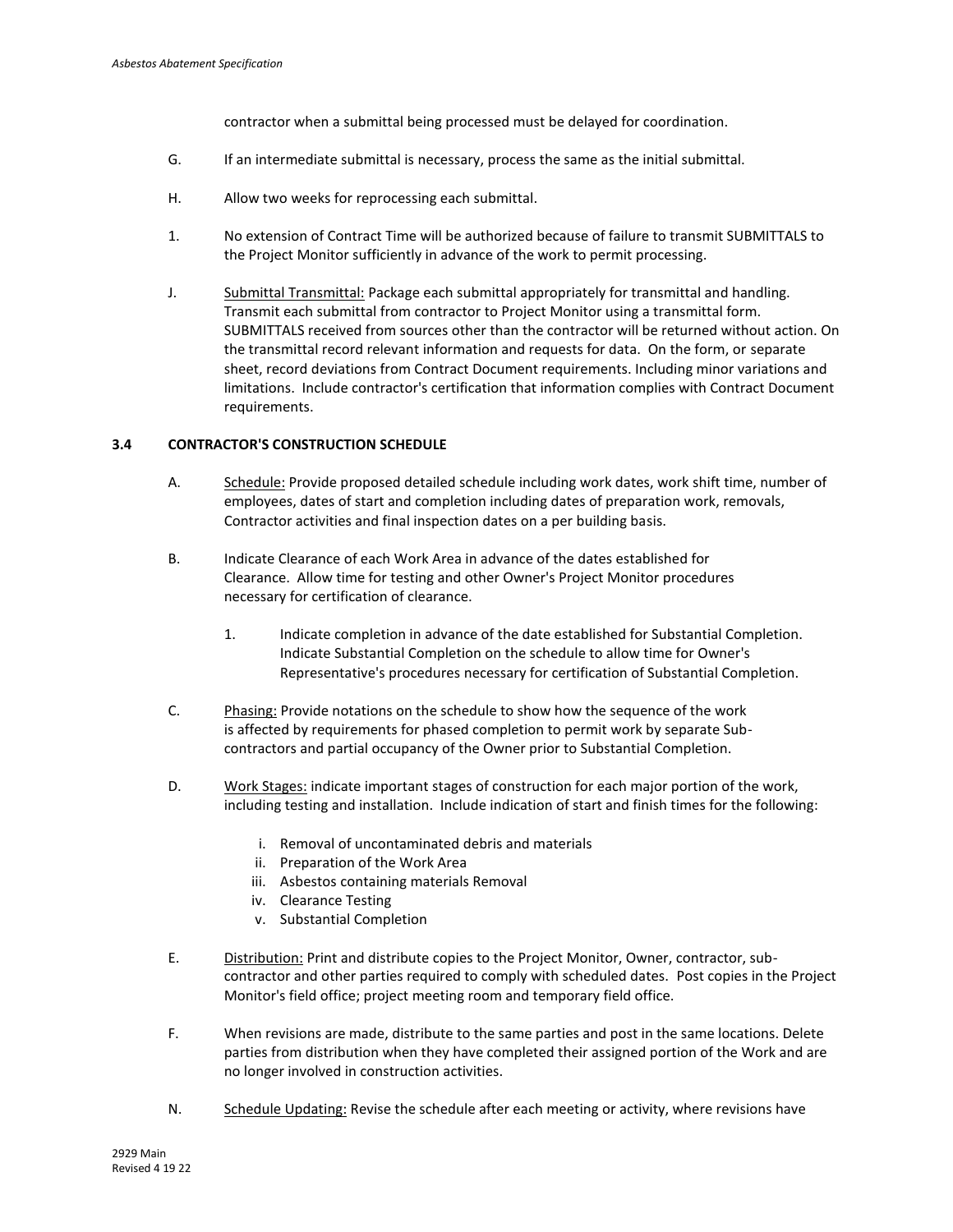been recognized or made. Issue the updated schedule concurrently with report of each meeting.

## **3.5 SUBMITTAL SCHEDULE**

- A. Contractor shall adhere to the following submittal schedule for SUBMITTALS prior to, during, and after completion of the work.
- B. Legible copies of the following items are to be submitted **before the start** of the Asbestos Abatement project:
	- i. NYSDOL Contractor's License (DOH 432)
	- ii. NYSDOL Asbestos Handling Certifications (DOSH 442)
	- iii. Proof of current (within the last 12 months) Physical Examination for all persons to be employed on the project.
	- iv. Material Safety Data Sheets for all products to be used by personnel on the project
	- v. Standard Operating Procedures to be followed during the project
	- vi. Respiratory Protection Program to be followed during the project
	- vii. Listing of Disposal Clothing, Eyewear and Head Protection
	- viii. Contaminated Sediment & Soil Remediation Health & Safety Plan
	- ix. Insurance Certificates:
		- 1. General Liability
		- 2. Workers Compensation
	- x. Project Notification:
		- 1. NYSDOL
		- 2. EPA
	- xi. Waste Hauler's Permit
	- xii. Name and Address of Landfill(s) to be used
- C. Legible copies of the following items be submitted to the project monitor on a **daily basis** once remediation activities have begun:
	- 1. Project Log Book Entries
	- 2. Daily Sign-in Log
	- 3. Work Area Entry/Exit Log
	- 4. Hauler's Departure Log
	- 5. Minutes from weekly Safety Meeting
	- 6. Any and All changes to the contract should any occur
- D. Legible copies of the following must be submitted within ten (10) days of the **completion** of the project:
	- 1. Personal Air Sampling Records:
		- a. Chain of Custody Forms
		- b. Laboratory Reports
	- 2. Waste Manifest(s), shipment Records, and Landfill Receipts
	- 3. Contractor's certificate of visual inspection
	- 4. Submittal requirements per contract document.
	- 5. Clearance Air Monitoring Results

## **3.6 PERSONAL MONITORING DATA**

A. Personal Air Sampling Records: Contractor is responsible for provision of personal exposure monitoring analysis data for asbestos, cadmium, lead and mercury per OSHA 29 CFR 1926.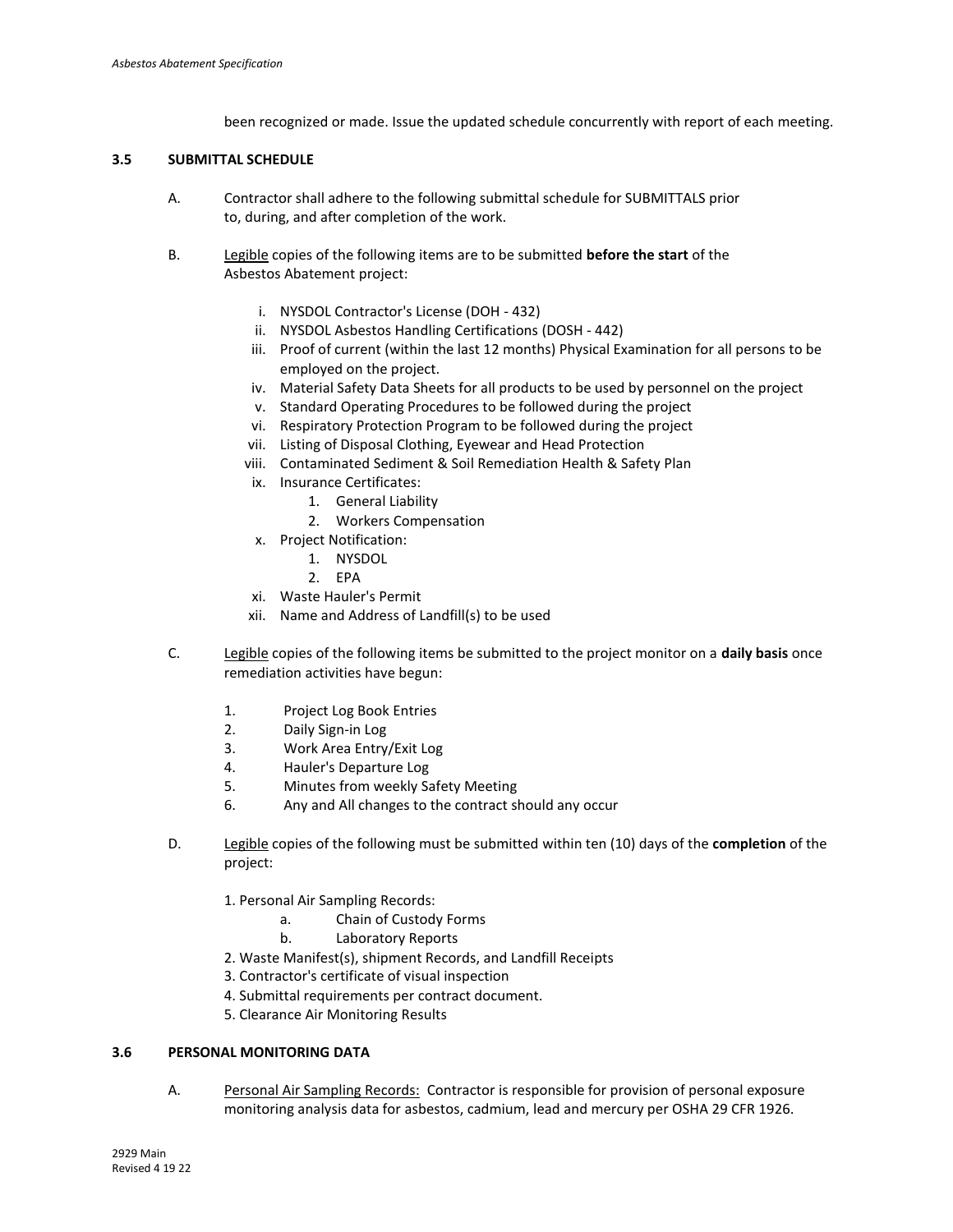Analysis documentation shall be submitted to Project Monitor per employer obligation outlined in those regulations, no less than seventy-two (72) hours from initial and ongoing exposure assessment.

## **3.7 PRODUCT DATA**

- A. Collect Product Data into a single submittal. Product Data includes printed information such as manufacturer's installation instructions, catalog cuts, standard wiring diagrams and performance curves.Where Product Data must be specially prepared because standard printed data is not suitable for use, submit as "Shop Drawings."
- B. Mark each copy to show applicable choices and options. Where printed Product Data includes information on several products, some of which are not required, mark copies to indicate the applicable information. Include the following information:

Manufacturer's printed recommendations Compliance with recognized trade association standard Application of testing agency labels and seals Notation of dimensions verified by field measurements Notation of coordination requirements

- C. Do not submit Product Data until compliance with requirements of the Contract Documents has been confirmed.
- D. Submittals: Submit five (5) copies of each required submittal. The Owner's Representative will retain four (4), and will return the one marked with action taken and corrections or modifications required.
- E. Unless noncompliance with Contract Document provisions is observed, the submittal may serve as the final submittal.
- F. Distribution: Furnish copies of final submittal to installers, sub-contractors, suppliers, manufacturers, fabricators, and others required for performance of construction activities. Show distribution on transmittal forms.
- G. Do not proceed with installation until applicable copy of Product Data application is in the installer's possession.
- H. Do not permit use of unmarked copies of Product Data in connection with construction.

## **3.8 PROJECT MONITOR'S ACTION**

A. Except for SUBMITTALS for record, information or similar purposes, where action and return is required or requested, the Project Monitor will review each submittal, mark to indicate action taken, and return promptly.

### **3.9 Insurances**

- A. Legible copies of the following items are to be submitted **with bid**, in advance of award of project.
	- 1. Environmental General Liability: Remediation firm shall be required to carry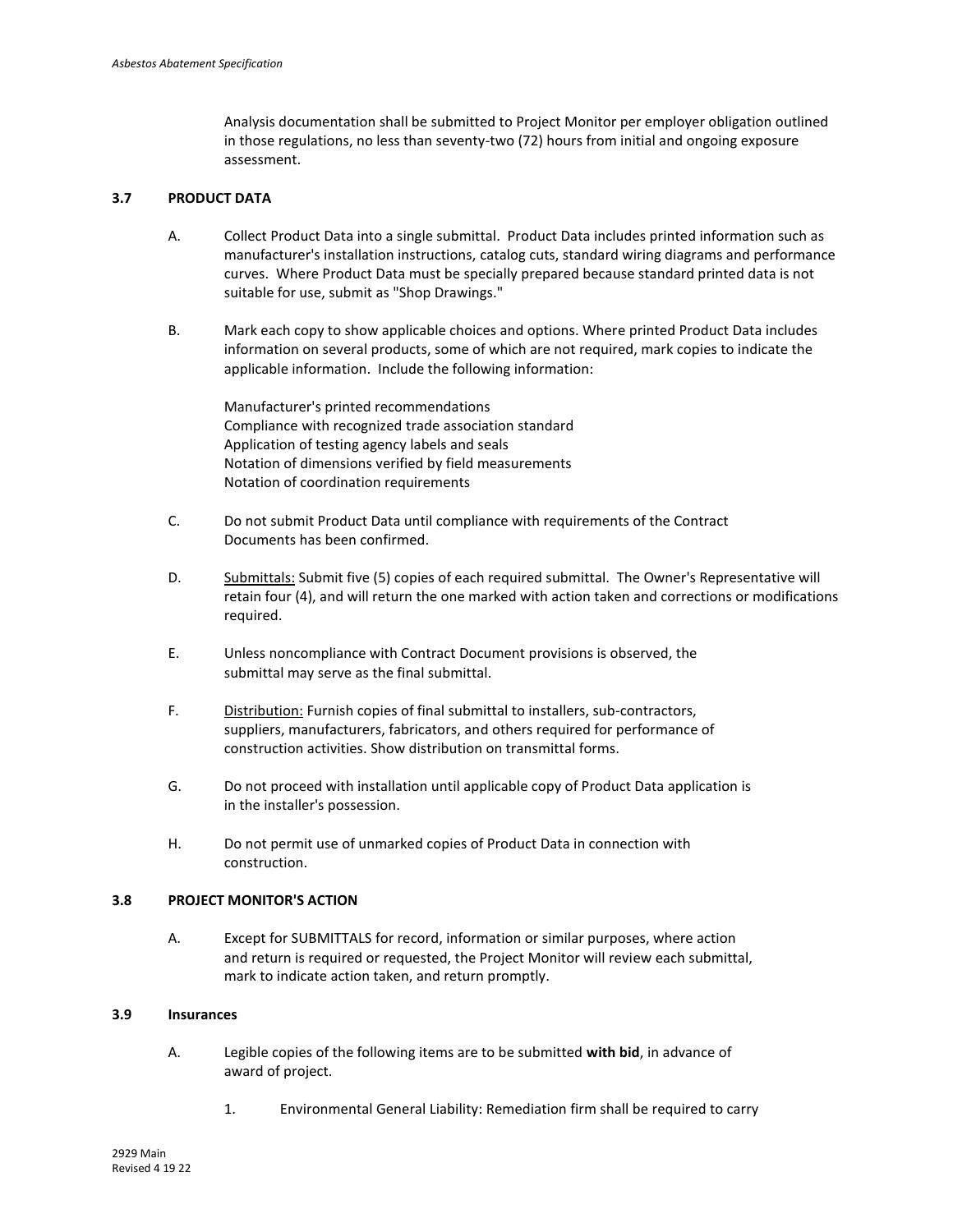Environmental General Liability for the following:

- a. "Release of asbestos into the environment during abatement."
- b. Each policy shall comply with following
- -True occurrence Policy with no Sunset Provision
- **-**\$ I, 000,000 (one million) per occurrence
- -The Owner, corporate affiliates, assessors and assigns shall be named as an additional insured
- -The Carrier shall be licensed to conduct business
- within the State of New York
- -There shall be a minimum 30-day notice of cancellation
- -the Owner reserves the right to review each policy and reject any and all unacceptable policies
- B. Contractor shall be responsible for provision of all insurance requirements as outlined on "Bid Form"

## **3.10 BONDING**

- A. Bid, payment, performance, labor and/or materials bonds, as required by the Owner, shall be distributed by a Treasury Listed Company, licensed to conduct business in New York State.
- B. Each bidder may be required to furnish a Bid Security (Proposal Guarantee), payable to the Owner, or by Bid Bond, conforming to law, and satisfactory to SECTION 3 requirements and the Owner.
- C. The successful bidder may be required to furnish a Performance and Payment Security for one hundred percent (100%) percent of the amount of contract, either by bank cashiers' check, payable to the owner, or by Performance and Payment Bond, conforming to law, and satisfactory to SECTION 3 requirements and the Owner.

**PART 2 - PRODUCTS (NOT APPLICABLE) PART 3 - EXECUTION (NOT APPLICABLE) END OF SECTION**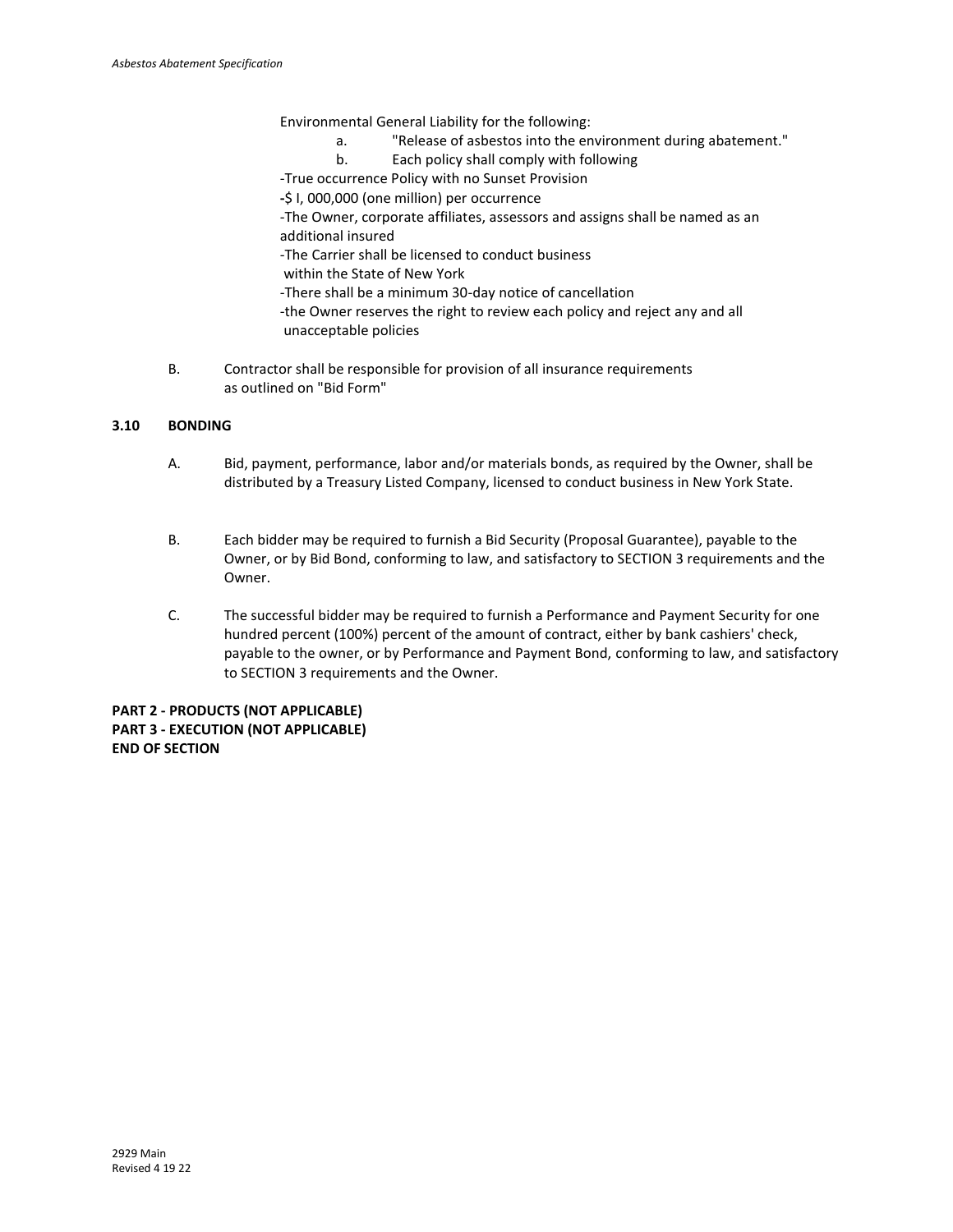## **PROJECT DECONTAMINATION**

## **PART 1 - GENERAL**

### **4.1 RELATED DOCUMENTS**

A. Drawings and general provisions of Contract, including all sections of this Specification, apply to work in this section.

### **4.2 DESCRIPTION OF REQUIREMENTS**

- A. General Decontamination of the Work Area following remediation of ACM, LBP, mold & pigeon waste.
- B. If the asbestos abatement work is on undamaged and non-friable materials, the decontamination procedure is a three step procedure with one cleaning of the first layer of the Primary Barrier plastic to remove contamination, one cleaning of the second layer the Primary Barrier, cleaning of the space following removal of the second layer thus preventing contamination of the building when the Work Area isolation barriers are removed.
- C. In both cases operation of the pressure differential system is used to remove airborne fibers generated by the abatement work.

## **4.3 RELATED WORK SPECIFIED ELSEWHERE**

- A. Removal of gross debris is integral with the performance of remediation work and as such is specified in the appropriate work section(s) of these specifications:
	- 1. **Section 6. Removal of Asbestos containing materials**
- B. Work Area Clearance: Air testing and other requirements that must be met before release of contractor and re-occupancy of the work area are specified in **SECTION 8 Air Monitoring**.
- **C.** Visual inspection: Project Monitor shall conduct a visual inspection at each abatement location as specified in **SECTION 9 Project Monitoring.**

### **PART 2 - PRODUCTS (NOT APPLICABLE)**

#### **PART 3 - EXECUTION**

#### **4.4 GENERAL –Asbestos Abatement Contractor performs this work and must be certified per Section 3.**

- A. Work of this SECTION includes the decontamination of air in the Work Area which has been, or may have been, contaminated by the elevated airborne levels generated during remediation activity, or which may previously have had elevated fiber levels due to friable asbestoscontaining materials in the space.
- B. Work of this SECTION includes the cleaning, and decontamination of all surfaces (ceiling, walls, and floor) of the Work Area, and all furniture or equipment in the Work Area.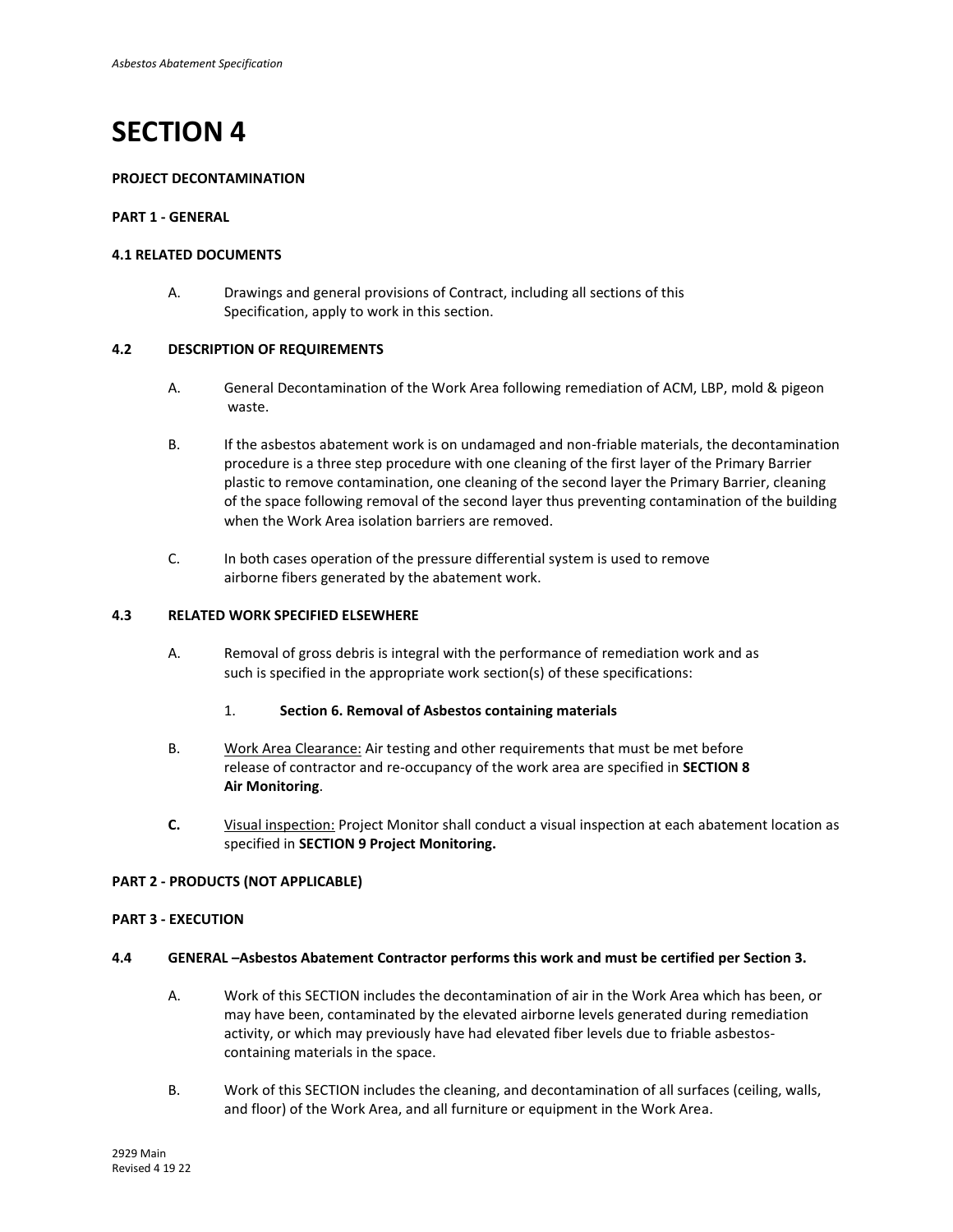## **4.5 START OF WORK**

- A. The following cleanup procedures shall be required after completion of all removal activities:
	- 1. Cleanup Tools and Equipment. All accumulations of asbestos waste materials shall be containerized utilizing HEPA vacuums or rubber or plastic dustpans, squeegees or shovels. Metal shovels shall not be used to pick up or move waste. HEPA vacuums shall be used to clean all surfaces after gross cleanup.
	- 2. First Cleaning: All surfaces in the work area shall be first wet cleaned using rags, mops and sponges. To pick up excess liquid and wet debris, a wet-purpose shop vacuum may be used and shall be decontaminated prior to removal from the work area.
	- 3. First Sheeting Removal: The cleaned, exposed barrier layer of plastic sheeting shall be removed from walls and floors. Windows, doors, HVAC system vents and all other openings shall remain sealed. Decontamination enclosure systems shall remain in place and be utilized.
	- 4. Second Cleaning and Sheeting Removal: After the first cleaning, at least twelve hours shall be allowed for asbestos to settle. Thereafter all objects and surfaces in the work area shall be HEPA vacuumed and/or wet cleaned. The remaining plastic on walls and floors only, shall then be removed. All windows, doors, HVAC system vents and all other openings shall remain sealed.
	- 5. Third Cleaning: After the second cleaning, at least twelve hours shall elapse before HEPA vacuuming and/or wet cleaning all surfaces in the work area. The negative pressure ventilation units shall remain in continuous operation during the settling periods and the third cleaning.
	- 6. Removal of Waste: All containerized waste shall be removed from the work area and holding area to specified landfill certified to accept this waste.
	- 7. Removal of Tools and Equipment: All tools and equipment shall be removed from the work area and decontaminated.
	- 8. Clearance Air Monitoring: the owner shall conduct Clearance air monitoring, as per the schedule for air sampling and analysis. Other trades and other occupants can enter the space to do their work following clearance.
	- 9. Removal of isolation Barriers: The isolation barriers shall be removed only after satisfactory clearance air monitoring results has been achieved.

#### **4.6 VISUAL INSPECTION**

A. After final cleaning perform a complete visual inspection of the entire Work Area including: all surfaces, ceiling, walls, floor, decontamination unit, all plastic sheeting, seals over ventilation openings, doorways, windows, and other openings; look for debris from any sources, residue on surfaces, dust or other matter. During visual inspection sweep entire work area including walls, ceilings, ledges, floors, and other surfaces in the room with exhaust from forced air equipment (leaf blower with approximately 1 horsepower electric motor or equivalent). If any debris, residue, dust or other matter is found repeat final cleaning and continue decontamination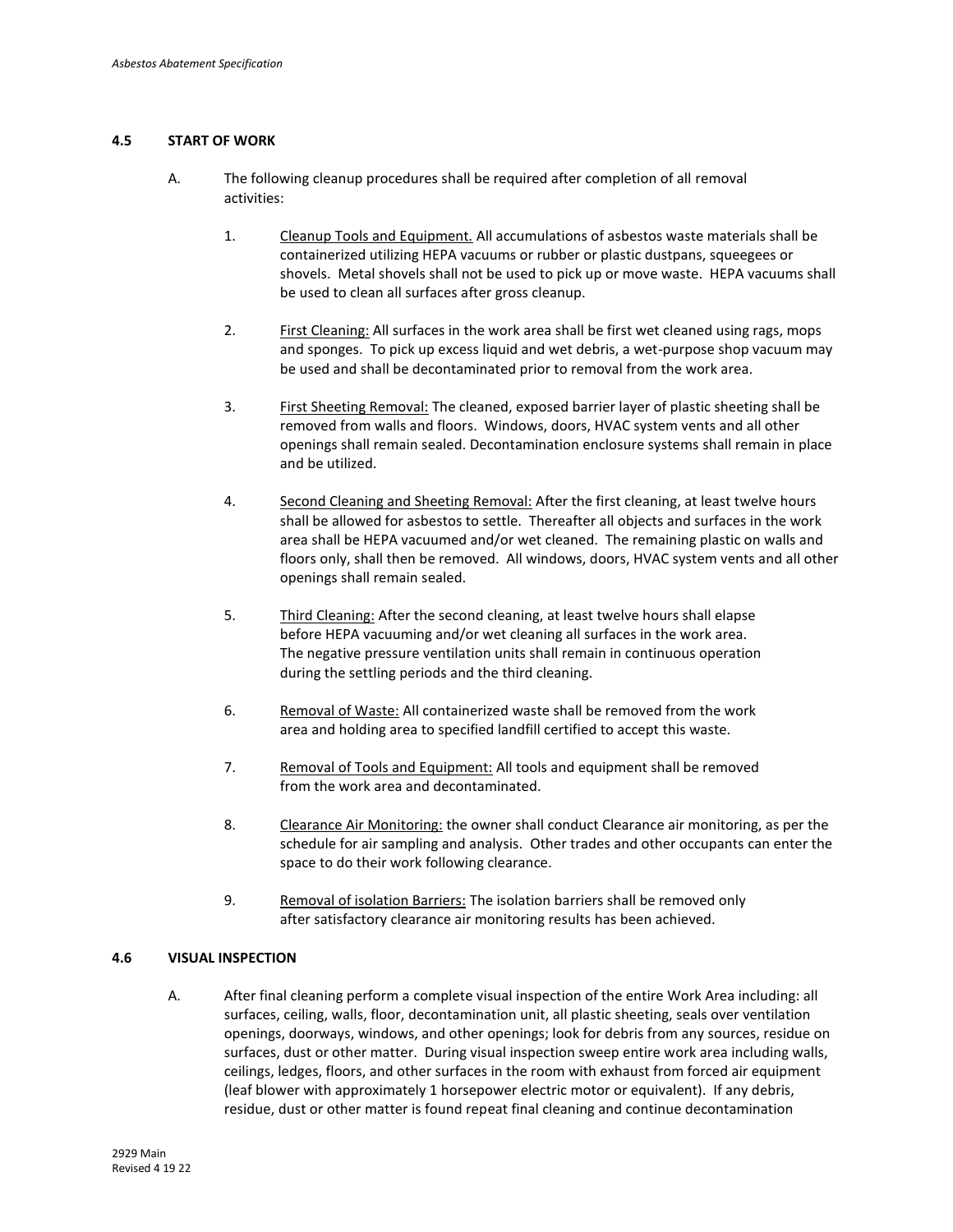procedure from this point. When the area is visually clean, and if after sweeping of all surfaces with leaf blower, no debris, residue, dust or other material is found, complete the certification at the end of this section. Visual inspection is not complete until confirmed in writing, on the certification, by Project Monitor.

- B. Temporary Lighting: Provide a minimum of 100-foot candles of lighting on all surfaces in the areas to be subjected to visual inspection. Provide hand held lights providing 150 foot-candles at 4 feet capable of reaching all locations in work area. Contractor shall provide this lighting.
- C. Lifts: Provide ladders, scaffolding, and lifts as required providing access to All surfaces in the area are to be subjected to visual inspection. Access is to allow touching of all surfaces.

## **4.7 AIR MONITORING & CLEARANCE**

- A. Owner shall contract air-monitoring activities per 12 NYCRR56.4 to an independent, licensed air monitoring firm/laboratory. An accredited laboratory shall perform analysis per 12NYCRR56. All sampling personnel shall maintain certification per 12NYCRR56.
- B. This Section sets forth required pre, prep, work-in-progress and post-remediation monitoring, clearance and public re-occupancy testing requirements in and out of the work area as set forth in 12 NYCRR 56.4. Work shall be performed according to requirements set forth in 12 NYCRR 56.4.
- C. Air monitoring firm shall also conduct clearance evaluations for lead hazard control, pigeon waste removal and sediment & soil remediation screening.

### **4.8 LOCKDOWN**

A. Encapsulant Use during Cleanup: If so determined by the owner's representative and the project monitor. After first cleaning and prior to first sheeting removal and after the work area has been rendered free of visible residues, a thin coat of an encapsulating agent shall be applied to any surfaces in the work area which have remaining ACM & LBP and are not the subject of removal or other remediation activities. These will be included in the O&M manual.

## **4.9 REMOVAL OF WORK AREA ISOLATION**

- A. After all requirements of this section and **SECTION 8: Air Monitoring** has been met:
	- 1. Shut down and remove the Pressure Differential System. Seal HEPA filtered fan units, HEPA vacuums and similar equipment with 6-mil fire retardant polyethylene sheet and duct tape to form a tight seal at intake end before being moved from Work Area.
	- 2. Remove Personnel Decontamination Unit
	- 3. Remove the Critical Barriers separating the Work Area from the rest of the building. Remove any small quantities of residual material found upon removal of the plastic sheeting with wet wiping, HEPA filtered vacuum cleaners and local area protection. If significant quantities, as determined by the Project Monitors, are found then the entire area affected shall be decontaminated as specified in **SECTION 5, Cleaning & Decontamination Procedures.**
	- 4. Remove all equipment, materials, and debris from the work site.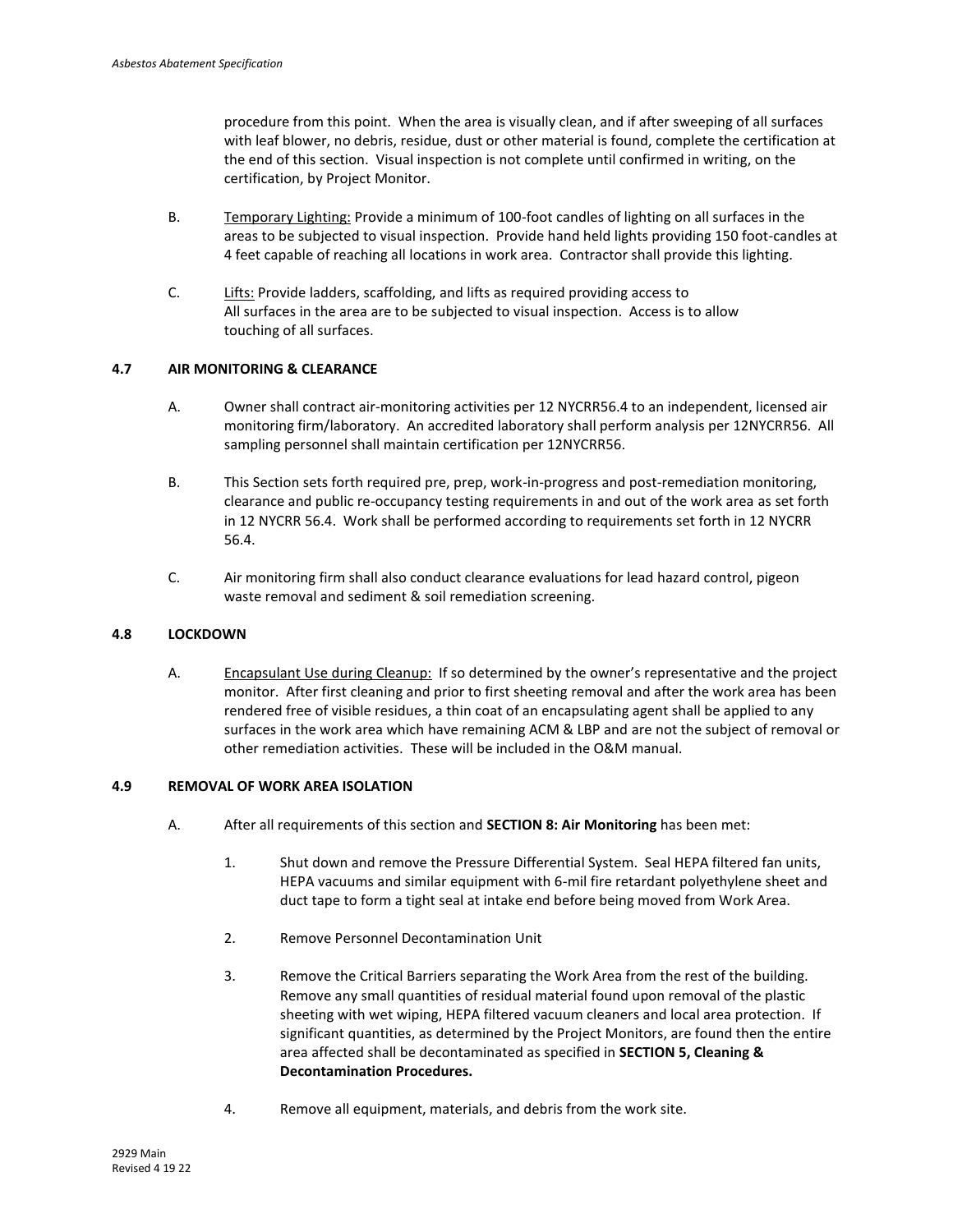5. Dispose of all asbestos containing materials as specified in **SECTION 7, Disposal of Asbestos containing materials.**

#### **4.10 SUBSTANTIAL COMPLETION OF REMEDIATION WORK**

A. Asbestos Abatement work is substantially complete upon meeting the requirements of this section and **SECTION 8, Air Monitorin**g, including submission of:

- 1. Certificate of Visual inspection as required by **SECTION 9, Project Monitoring**
- 2. Receipts Documenting proper disposal as required by **SECTION 7, Disposal of Asbestos containing materials**.
- 3. Punch list detailing repairs and incomplete items.

#### **4.11 CERTIFICATION OF VISUAL INSPECTION**

A. Following this SECTION is a "Certificate of Visual inspection." This certificate is to be completed by the contractor and certified by the Project Monitor. Submit completed Certificate with Application for Final Payment. Final Payment will not be made until this Certificate is executed. Air monitoring & lead wipes will still need to be done after visual.

### **CERTIFICATE OF VISUAL INSPECTION**

In accordance with **SECTION 4, Project Decontamination** the Contractor hereby certifies that he has visually inspected the Work Area (all surfaces including pipes, beams, ledges, walls, ceiling and floor, Decontamination Unit, sheet plastic, etc.) and has found no dust, debris or residue that may be attributed to ACM, LBP, mold and/or pigeon waste.

By: (Signature) Date

(Print Name)

(Print Title)

## **PROJECT MONITOR CERTIFICATION**

The Project Monitor hereby certifies that he has accompanied the sub-contractor on his visual inspection for ACM, LBP, mold &/or pigeon waste and verifies that this inspection has been thorough and to the best of his knowledge and belief, the Contractor's Certification above is a true and honest one.

By (Signature) Date

(Print Name)

(Print Title)

## **END OF SECTION**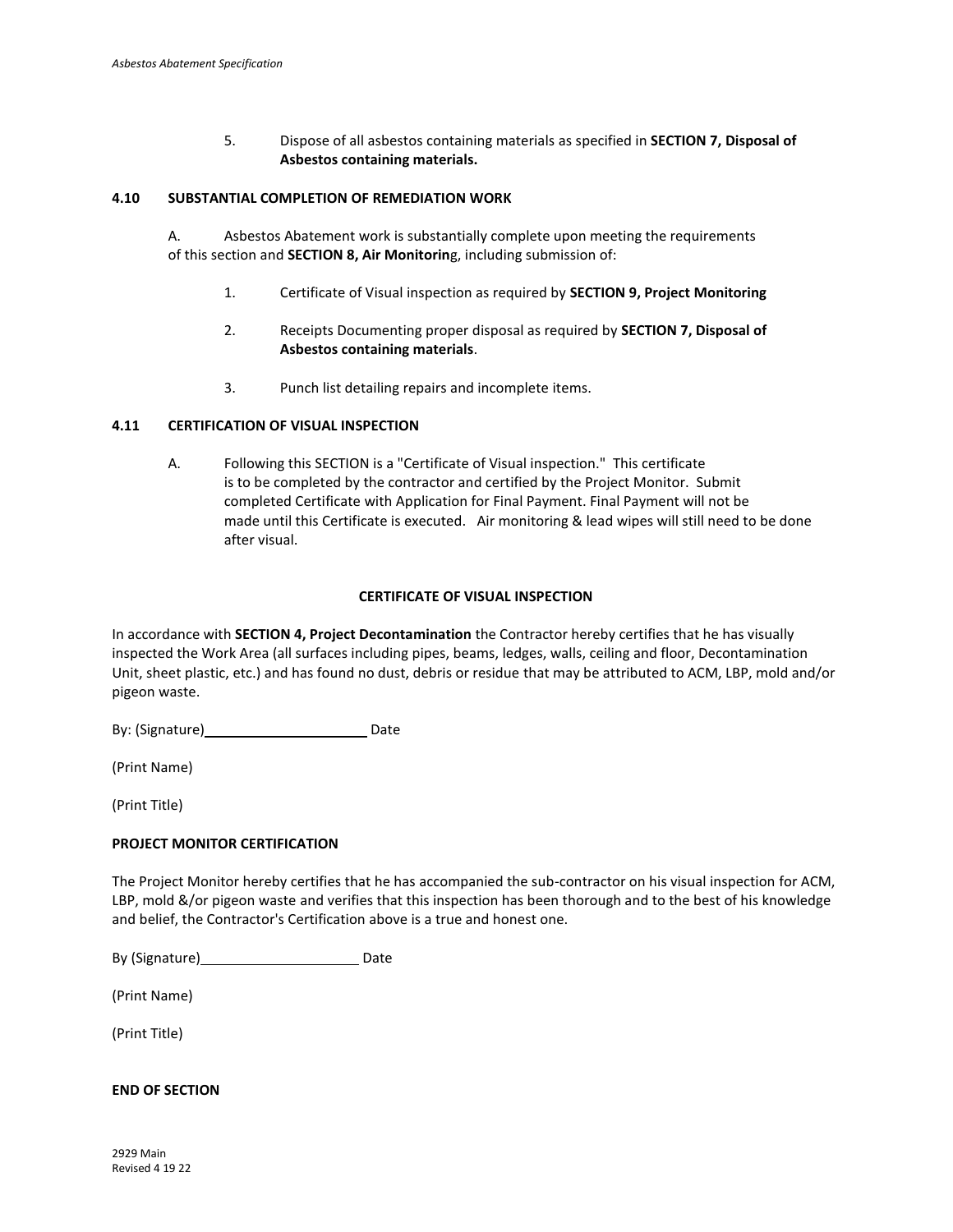## **CLEANING AND DECONTAMINATION PROCEDURES**

## **PART 1 - GENERAL**

#### **5.1 RELATED DOCUMENTS**

A. Drawings and general provisions of Contract, including all other Specification Sections, apply to work of this section.

#### **5.2 RELATED WORK SPECIFIED ELSEWHERE**

- A. Work Area Clearance: Specified in **SECTION 8, Air Monitoring.**
- B. Visual inspection: Specified in **SECTION 9, Project Monitoring**

## **PART 2 - PRODUCTS (NOT APPLICABLE)**

## **PART 3 - EXECUTION**

## **5.3 WET CLEANING**

- A. Accomplish wet cleaning during decontamination with paper towels or disposable rags:
	- 1. Immerse paper towel or rag in container of water with surfactant, or diluted removal encapsulant.
	- 2. Wring out.
	- 3. Fold into quarters.
	- 4. Wipe surface once and refold to a fresh face of cloth. Proceed in this manner until all available faces of paper towel or rag have been used.
	- 5. Dispose of paper towel or rag.
	- 6. Do not place rag back in container to rinse out or for any other purpose. If a used towel or rag comes in contact with water, empty container and refill.
	- 7. Material adhered to a surface with removal encapsulant may require the application of additional removal encapsulant to facilitate cleaning.

## **5.4 REMOVAL OF DEBRIS**

A. Work of this SECTION is limited to the cleanup of a small quantity of amassed debris that has fallen from an architectural finish, fireproofing, or thermal insulation on pipes boilers and other thermal equipment.

- B. Remove debris and decontaminate the area involved using the following sequence:
	- 1. Shut down all ventilation into room.
	- 2. Seal entry to work area with 6-mil fire retardant polyethylene. Slit polyethylene for entry. Install a flap to cover the slit automatically; tape slit closed after entry.
	- 3. Start HEPA vacuum before entering the area.
	- 4. Use the HEPA vacuum to clean a path at least 6 feet wide from the entry point of the work area to the site of the fallen material.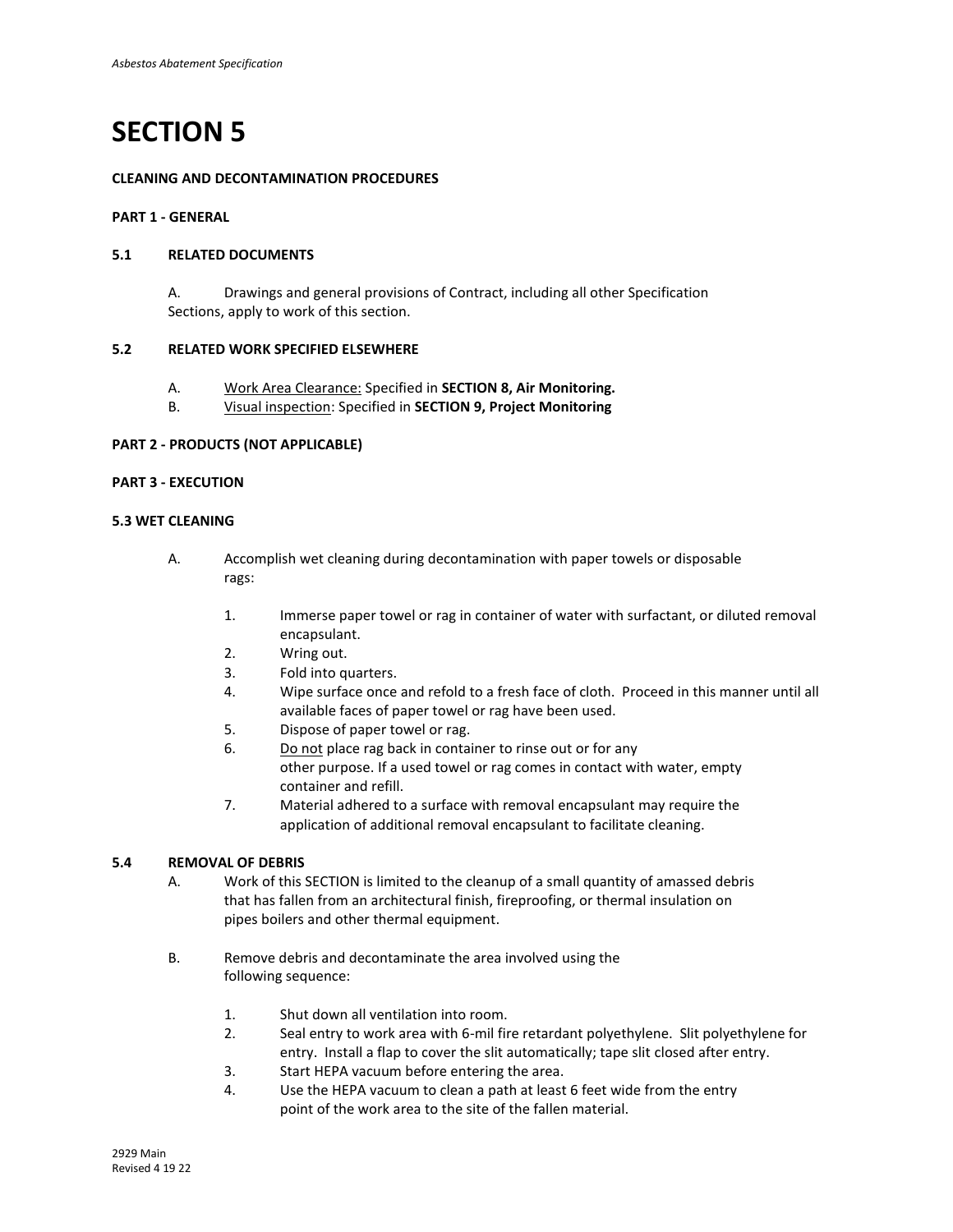- 5. Remove all small debris with the HEPA vacuum.
- 6. HEPA vacuum surfaces of all pieces too large to be removed by the suction of the HEPA vacuum.
- 7. Pick up such pieces and place in the bottom of a 6 mil polyethylene disposal bag conforming to the requirements of **SECTION 7, Disposal of Asbestos containing materials.** Place pieces in the bag without dropping and avoiding unnecessary disturbance and release of material.
- 8. Remove all remaining visible debris with HEPA vacuum.
- 9. HEPA vacuums an area 3 feet beyond the location in which any visible debris was found in two directions each at right angles to the other.
- 10. Place a 6-mil fire retardant polyethylene drop cloth in accordance with State Regulation 12 NYCRR 56, immediately on top of the HEPA vacuumed area before performing any repair work on site from which fall-out occurred.
- I1. HEPA vacuum the site from which material fell removing all loose material, which can be removed by the vacuums suction.
- 12. Repair or remove remaining material.
- 13. HEPA vacuum ladder and/or any tools used and pass out of the work area.
- 14. HEPA vacuum all surfaces in the room starting at the top of wall and working downward to the floor. Then start at corner of floor farthest from Work Area entrance and work towards entrance.
- 15. HEPA vacuums the floor using a floor attachment with rubber floor seals and adjustable floor to attachment height. Adjust the height so that the rubber seals just touch the floor if carpeted and are within 1/16" of hard surface floors. Vacuum the floor in parallel passes with each pass overlapping the previous by one-half the width of the floor attachment. At the completion of one cleaning vacuum the floor a second time at right angles to the first.
- 16. Secure area from occupancy until air monitoring results per **SECTION 4, Project Decontamination** indicates that area is safe for re-occupancy.

## **5.5 CLEANING AND DECONTAMINATING OBJECTS**

- A. Perform all work of decontaminating objects wherever possible on a fire retardant plastic drop sheet installed in conformance with **SECTION 5, Cleaning & Decontamination.** 
	- 1. HEPA vacuums all surfaces of object and immediate area before moving the object.
	- 2. Pick-up object, if possible, and HEPA vacuum all surfaces.
	- 3. Hand to worker standing off-sheet who will wet-clean object, if possible, and place in storage location.
	- 4. Decontaminate area where object was located by HEPA vacuuming twice, in two perpendicular directions. Wet clean if necessary to remove any debris.
	- 5. Return object to its original location.

## **5.6 DECONTAMINATION OF ROOMS**

- A. Shut down all ventilation into space.
- B. Seal entry to Work Area with 6-mil fire retardant polyethylene. Slit polyethylene for entry. Install a flap to cover the slit automatically; tape slit closed after entry.
- C. HEPA vacuum all surfaces in the room starting at the ceiling, then top of wall and working downward to the floor.
- D. HEPA vacuums the floor using a floor attachment with rubber floor seals and adjustable floor to attachment height. Adjust the height so that the rubber seals just touch the floor if carpeted and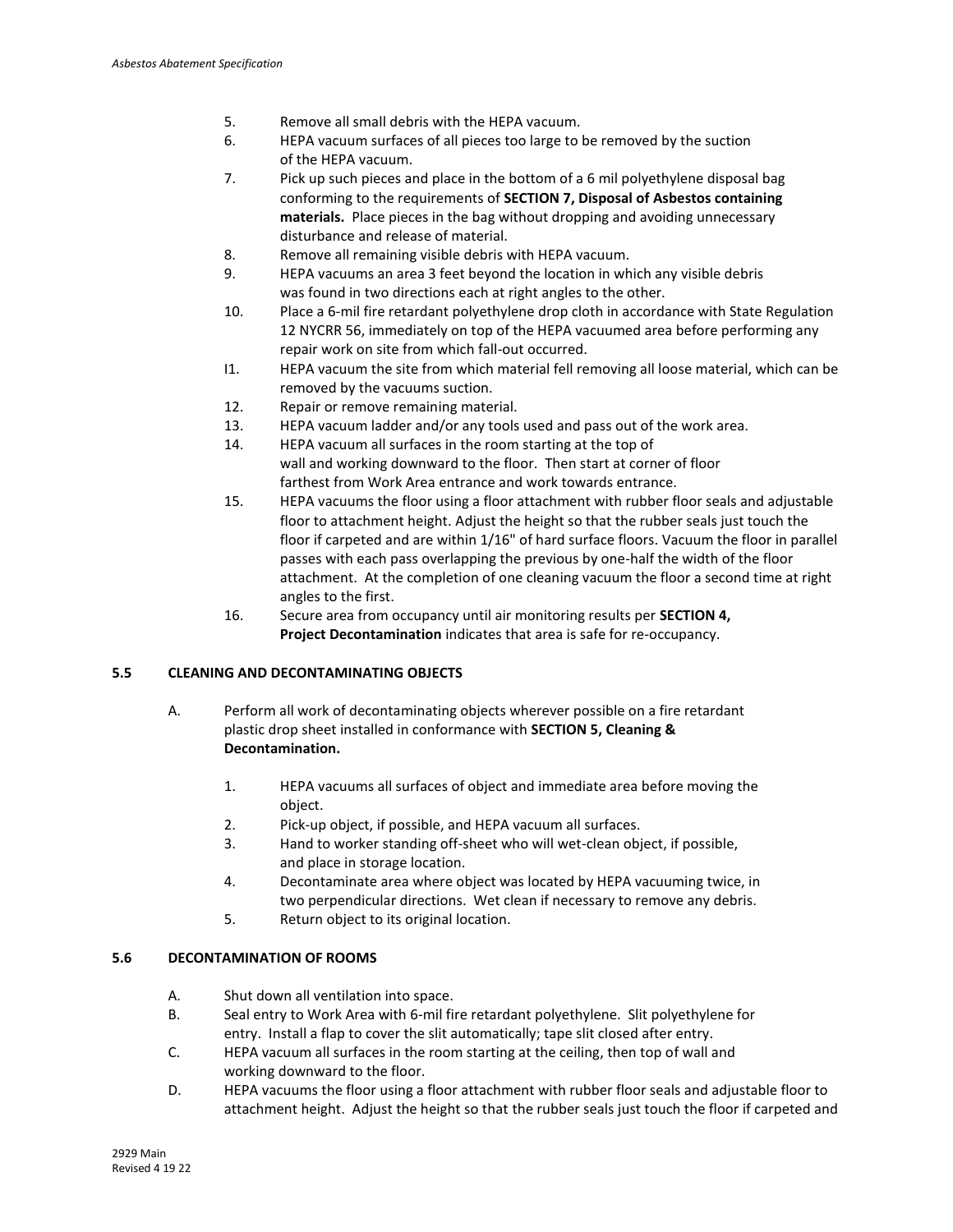are within 1/16" of hard surface floors. Vacuum the floor in parallel passes with each pass overlapping the previous by one half the width of the floor attachment. At the completion of one cleaning, vacuum the floor a second time at right angles to the first.

- E. Operate HEPA filtered fan unit in space for 24 hours minimum.
- F. At completion of Decontamination Work workers shall proceed to the decontamination unit.
- G. Secure area from occupancy until air monitoring results per **SECTION 8, Air Monitoring** indicates area is safe for re-occupancy.

END OF SECTION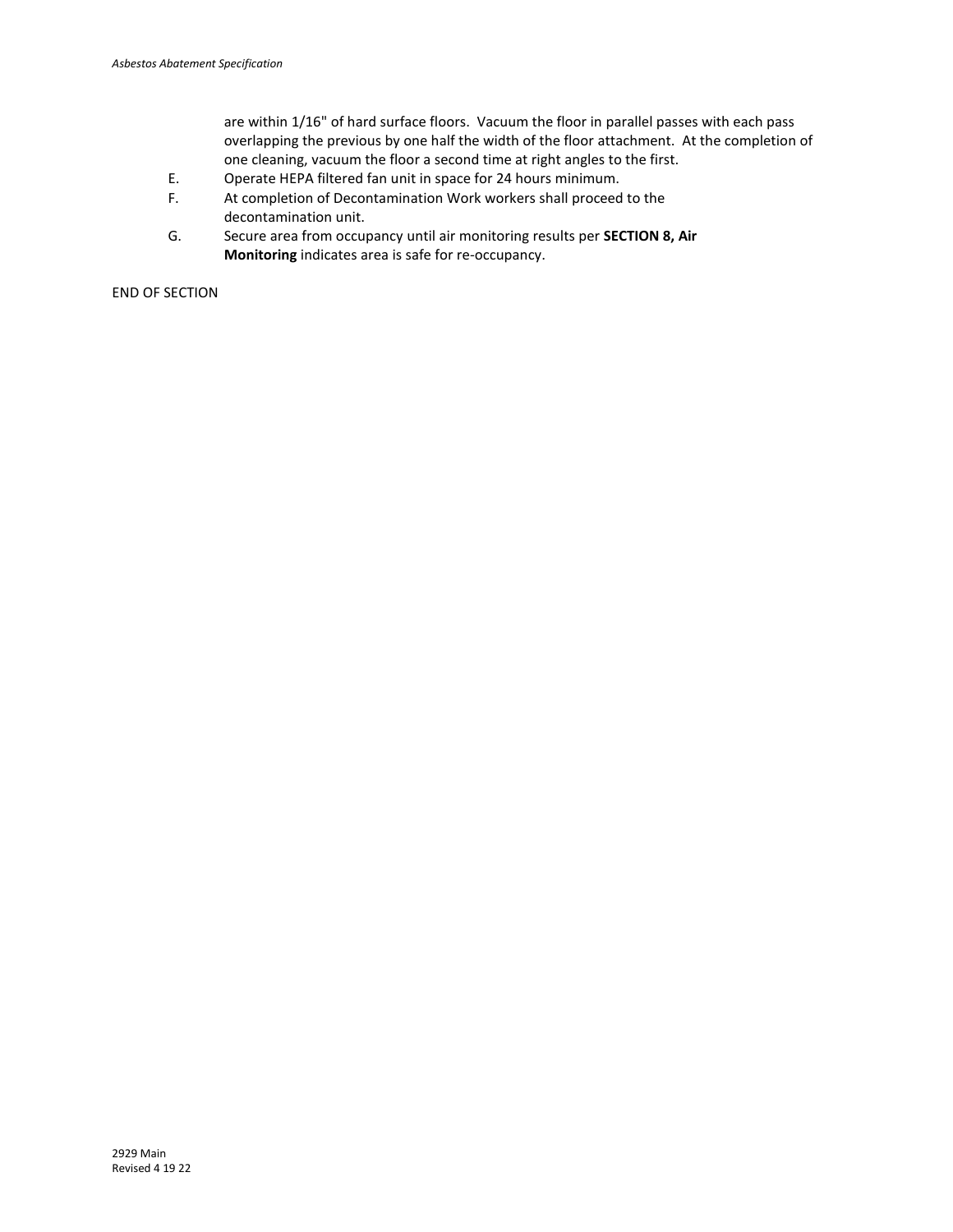## **REMOVAL OF ASBESTOS CONTAINING MATERIALS**

## **PART 1 - GENERAL**

## **6.1 RELATED DOCUMENTS**

A. Drawings and general provisions of Contract, including all other Specification Sections, apply to work of this section.

#### **6.2 RELATED WORK SPECIFIED ELSEWHERE**

A. Disposal of waste is specified in **SECTION 7, Disposal of Asbestos containing materials.**

## **6.3 EXPERIENCE**

A. The contractor shall demonstrate to the satisfaction of the Project Monitor that he/she has successfully completed at least five (5) projects of a like size and nature of this project. Contractor and their sub-contractors must provide proof of business operations under same name as bidder for last three (3) years. Contractor and any of its sub-contracted parties must list a record of past & present NYS Dep't of Labor 12 NYCRR 56 violations.

## **6.4 SUBMITTALS**

- A. Before Start of Work: Submit the following to the Project Monitor for review. Do not start work until these submittals are returned with Project Monitor's action stamp indicating that the submittal is returned for unrestricted use.
	- 1. Surfactant: Submit product data, use instructions and recommendations from manufacturer of surfactant intended for use. Include data substantiating that material complies with requirements.
	- 2. Removal Encapsulant: Submit product data, use instructions and recommendations from manufacturer of removal encapsulant intended for use. Include data substantiating that material complies with requirements.
	- 3. NESHAP Certification: Submit certification from manufacturer of surfactant or removal encapsulant that, to the extent required by this specification, the material, if used in accordance with manufacturer's instructions, will wet Asbestos-Containing Materials to which it is applied as required by the National Emission Standard for Hazardous Pollutants (NESHAP) Asbestos Regulations (40 CFR 61.Subpart M).
	- 4. Material Safety Data Sheets: Submit the Material Safety Data Sheet, or equivalent, in accordance with the OSHA Hazard Communication Standard (29 CFR 1910.1200) for each surfactant, encapsulating material and solvent proposed for use on the work. Include a separate attachment for each sheet indicating the specific worker protective equipment proposed for use with the material indicated.
	- 5. Glovebag: Submit product data.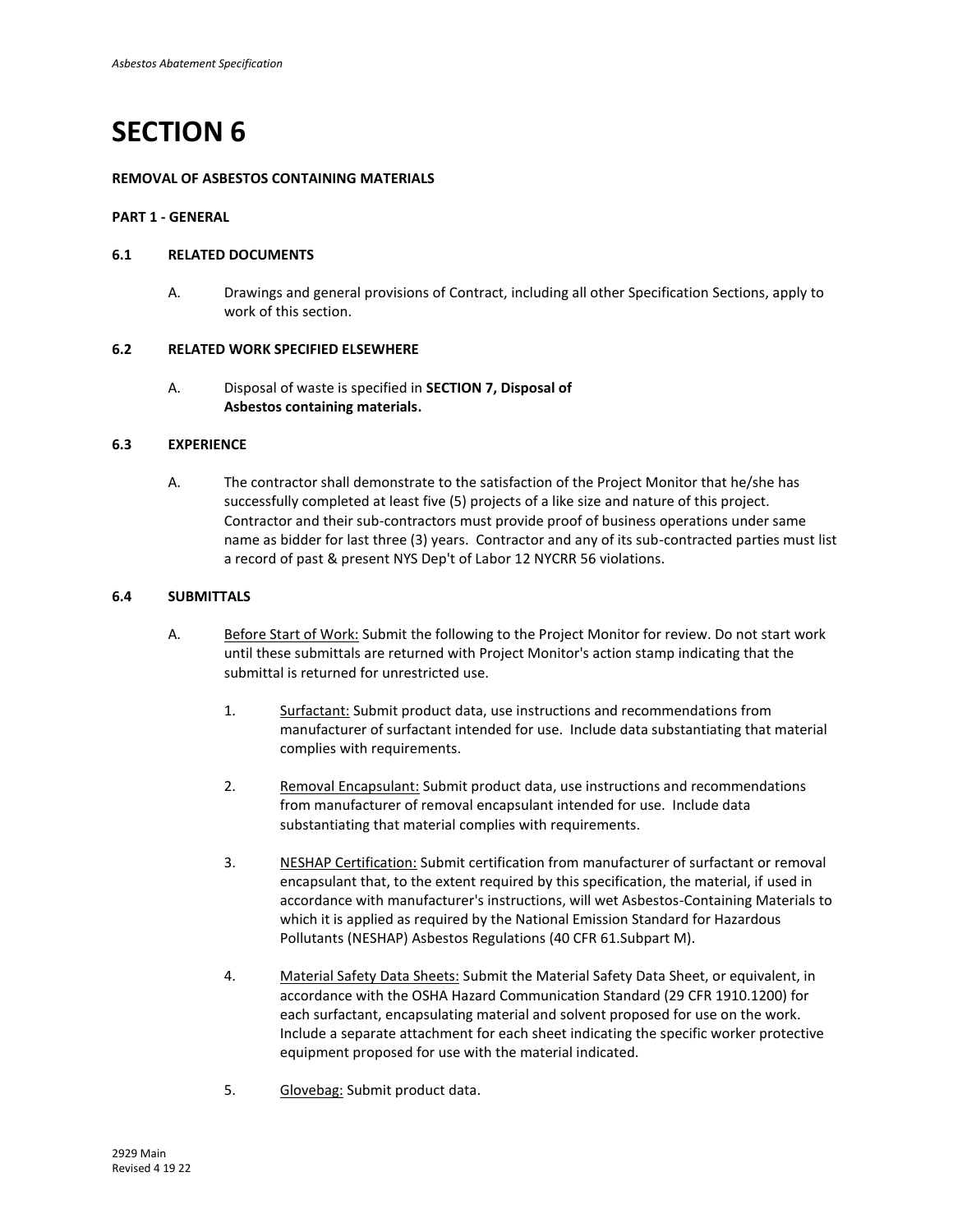## **PART 2 - PRODUCTS**

#### **6.5 WETTING MATERIALS**

- A. Amended Water: Provide water to which a surfactant has been added. Use a mixture of surfactant and water which results in wetting of the material and retardation of fiber release during disturbance of the material equal to or greater than the provided by the use of one ounce of a surfactant consisting of 50% polyoxyethylene ester and 50% polyoxyethylene ether mixed with five gallons of water.
- B. Removal Encapsulant: Provide a penetrating type encapsulant designed specifically for removal of Asbestos-Containing Material. Use a material which results in wetting of the Asbestos-Containing Material and retardation of fiber release during disturbance of the material equal to or greater than that provided by water amended with a surfactant consisting of one ounce of mixture of 50% polyoxyethylene ester and 50% polyoxyethylene ether in five gallons of water.

#### **6.6 POLYETHYLENE SHEET**

A single fire retardant polyethylene film in the largest sheet size possible to minimize seams, 6-mil thick as indicated, clear, frosted, or black as indicated.

#### **6.7 DUCT TAPE**

Provide duct tape in 2" or 3" widths as indicated, with an adhesive that is formulated to stick aggressively to sheet polyethylene.

#### **6.8 SPRAY CEMENT**

Provide spray adhesive in aerosol cans that is specifically formulated to stick tenaciously to sheet polyethylene.

#### **6.9 DISPOSAL BAGS**

Provide 6 mil thick leak-tight polyethylene bags labeled as required by **SECTION 7, Disposal of Waste Material.**

#### **6.10 FIBERBOARD DRUMS**

Provide heavy-duty leak tight fiberboard drums with tight sealing locking metal tops.

## **6.11 PAPER BOARD BOXES**

Provide heavy-duty corrugated paperboard boxes coated with plastic or wax to retard deterioration from moisture. Provide in sizes that will easily fit in disposal bags.

## **6.12 FELT**

Standard felt approximately 1/i6" thick and 36" to 72" in width.

### **6.13 GLOVE BAG**

Provide minimum 6 mil polyethylene, polyvinylchloride or equivalent plastic sack, with two sealed inward projecting long-sleeved gloves or mittens, pre-printed with same warning notice as disposal bag, equipped with a pouch for storage tools, with designated location for wand or HEPA vacuum wand, and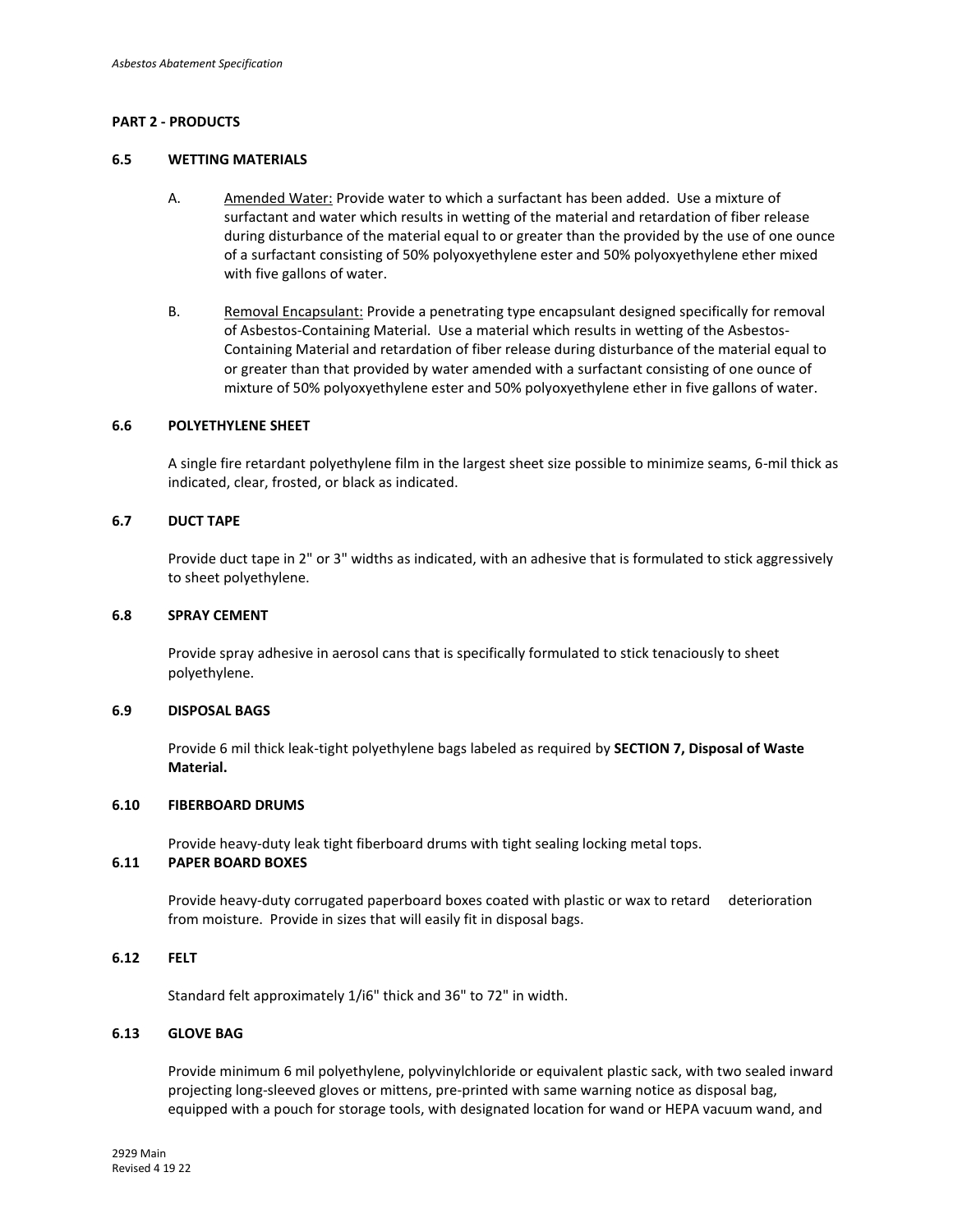sufficient capacity to hold removed materials and permit sealing as specified.

## **6.14 GARDEN SPRAYER**

Provide a hand pump type pressure-can garden sprayer fabricated out of either metal or plastic, equipped with a metal wand at the end of a hose that can deliver a stream or spray of liquid under pressure.

## **PART 3 - EXECUTION**

## **6.15 WORKER PROTECTION**

Before beginning work with any material for which a Material Safety Data Sheet has been submitted provide workers with the required protective equipment and clothing. Sub-contractor is solely responsible to insure that appropriate protective equipment and clothing be used at all times.

A. Comply with the following standards during all phases of this work: 29 CFR 1910.134, Respiratory Protection

### **6.16 WET REMOVAL**

- A. Thoroughly wet to satisfaction of Project Monitor materials to be removed prior to stripping and/or tooling to reduce fiber dispersal into the air. Accomplish wetting by a fine spray (mist) of amended water or removal encapsulant. Saturate material sufficiently to wet to the substrate without causing excess dripping. Allow time for amended water or removal encapsulant to penetrate material thoroughly. If amended water is used, spray material repeatedly during the work process to maintain a continuously wet condition. If a removal encapsulant is used, apply in strict accordance with manufacturer's written instructions. Perforate outer covering of any installation which has been painted and/or jacketed in order to allow penetration of amended water or removal encapsulant, or use injection equipment to wet material under the covering. Where necessary, carefully strip away while simultaneously spraying amended water or removal encapsulant on the installation to minimize dispersal of asbestos containing materials.
- B. Mist work area continuously with amended water whenever necessary to reduce airborne fiber levels.
- C. Remove saturated material in small sections from all areas. Do not allow material to dry out. As it is removed, simultaneously pack material while still wet into disposal bags. Twist neck of bags, bend over and seal with minimum three wraps of duct tape. Clean outside and move to Wash Down Station adjacent to Material Decontamination Unit.

## **END OF SECTION**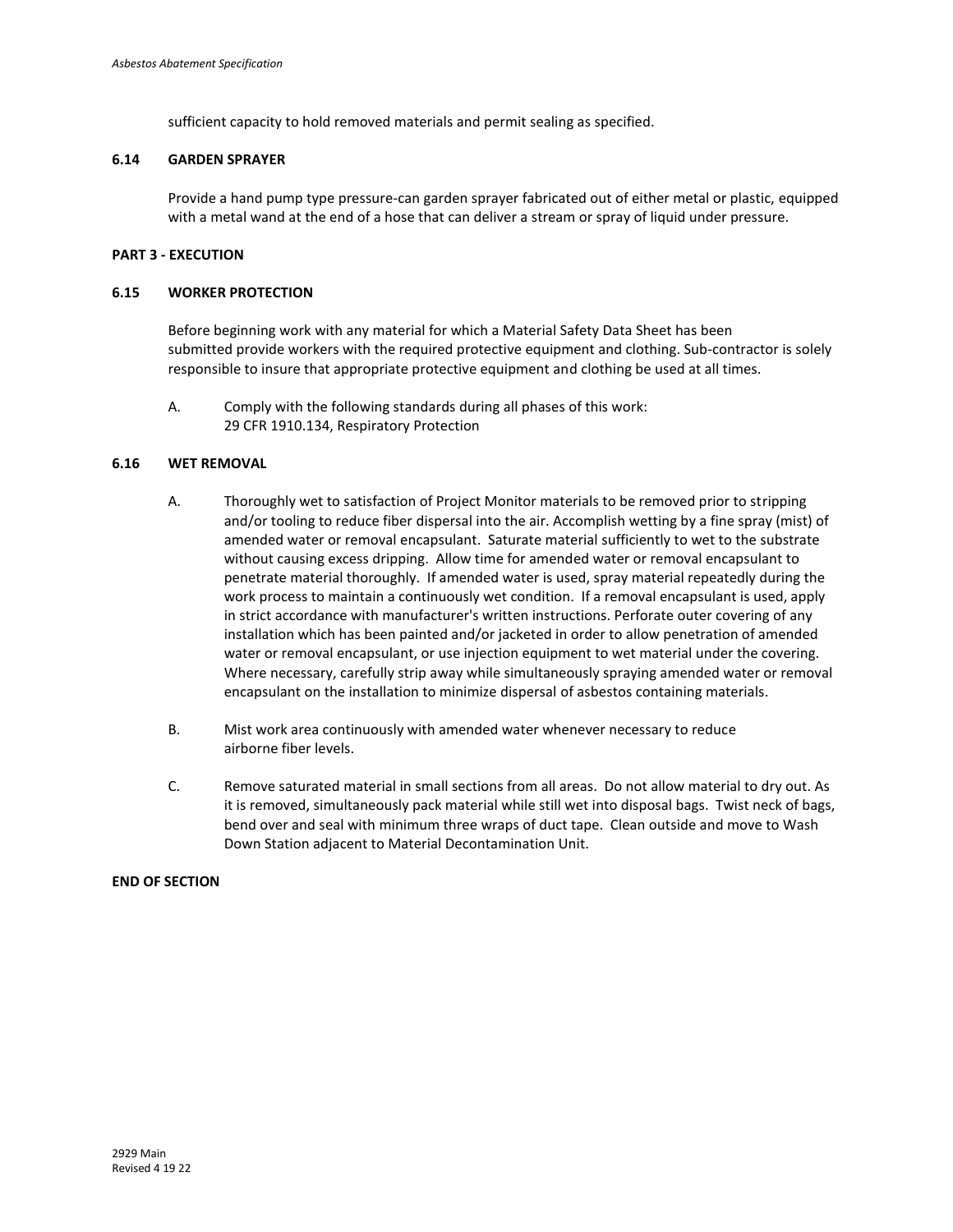#### **DISPOSAL OF WASTE MATERIAL**

## **PART 1 - GENERAL**

#### **7.1 RELATED DOCUMENTS**

- A. Drawings and general provisions of Contract, including all other Specification Sections, apply to work of this section.
- B. **Section 2, Codes and Regulations**, describes applicable federal, state and local regulations.

#### **7.2 DESCRIPTION OF THE WORK**

- A. This section describes the disposal of Waste Materials. Disposal includes packaging and transportation of waste materials.
- B. Other wastes to be transported and disposed in accordance with applicable USEPA, USDOT and NYSDEC requirements.

#### **SUBMITTALS**

- A. Before Start of Work: Submit the following to the Project Monitor for review. Do not start work until these submittals are returned with Project Monitors action stamp indicating that the submittal is returned for unrestricted use.
	- 1. Copy of state or local license for waste hauler.
	- 2. Name and address of landfill where regulated asbestos-containing waste materials are to be buried. Include contact person and telephone number.
	- 3. On a weekly basis submit copies of all waste shipment records and disposal site receipts to Project Monitor.

### **PART 2 - PRODUCTS**

## **7.4 ASBESTOS DISPOSAL BAGS**

Provide 6 mil thick leak-tight polyethylene bags labeled with three labels with text as follows:

A. First Label: **DANGER CONTAINS ASBESTOS FIBERS MAY CAUSE CANCER CAUSES DAMAGE TO LUNGS DO NOT BREATHE DUST AVOID CREATING DUST**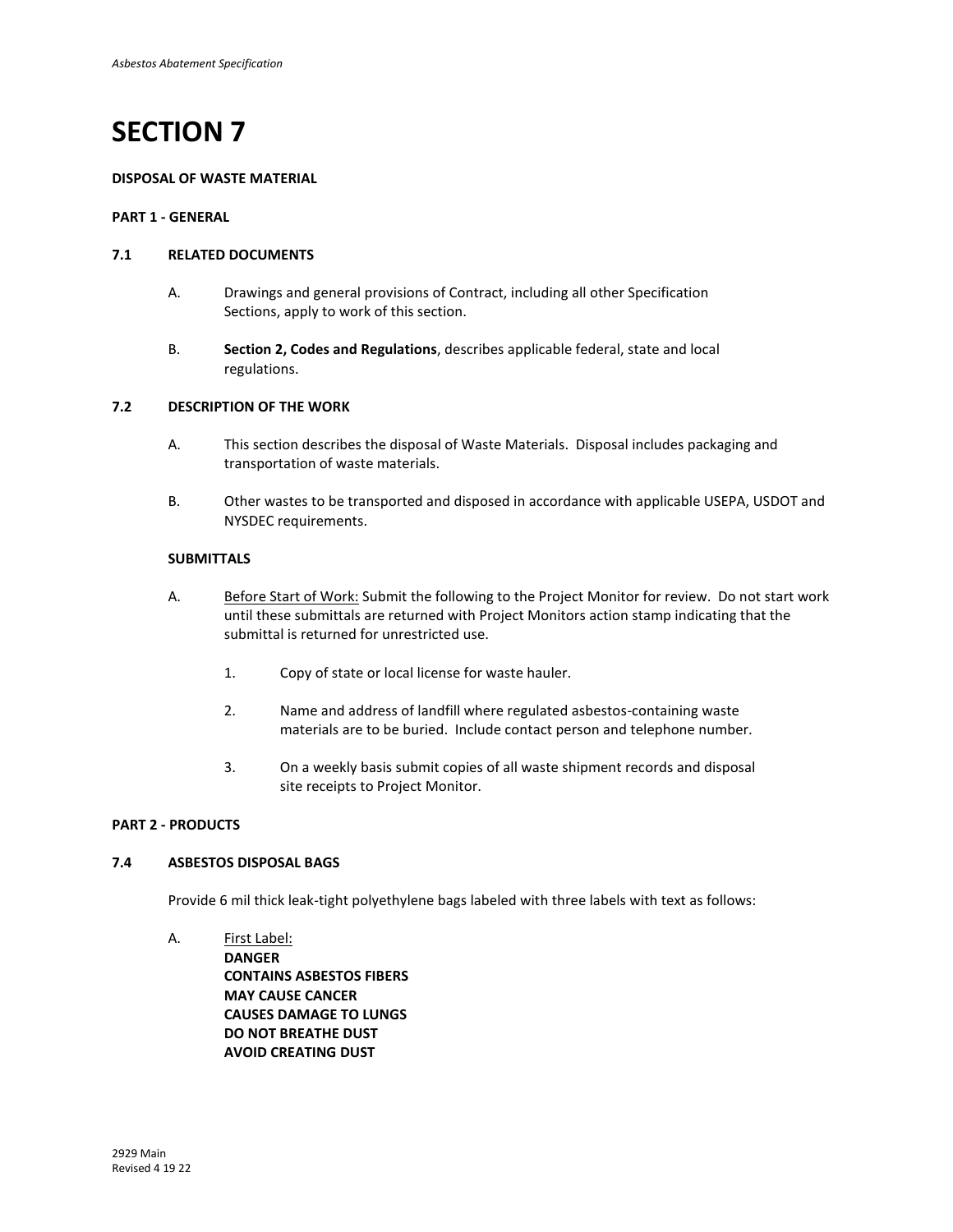- B. Second Label: Provide in accordance with U.S. Department of Transportation regulation on hazardous waste marking.49 CFR parts 171 and 172. Hazardous Substances: Final Rule. Published November 21, 1986 and revised February 17, 1987: **RQ HAZARDOUS SUBSTANCE, SOLID, NOS, ORM-E, NA 9188 (ASBESTOS)**
- C. For asbestos-containing waste material to be transported off the facility site, label containers or wrap materials with:
	- 1. The name of the waste generator; and
	- 2. The location at which the waste was generated.

## **PART 3 - EXECUTION**

## **7.5 GENERAL**

A. Comply with the following standards during all phases of this work:

29 CFR 1926.1101, Worker Protection - Asbestos 29 CFR 1910.134, Respiratory Protection 40 CFR 61, Subparts A & M, NESHAP 49 CFR 171& 172 Hazardous Substances 6 NYCRR 364, Waste Collector Registration Regulations 6 NYCRR 360, Solid Waste Management Regulations

- B. All waste is to be hauled by a waste hauler with all required licenses from all state and local authority with jurisdiction.
- C. Load regulated asbestos-containing waste material in disposal bags or leak-tight drums. All materials are to be contained in one of the following: Two 6 mil disposal bags or Two 6 mil disposal bags and a fiberboard drum or sealed steel drum with no bag.

## **7.6 ASBESTOS WASTE STORAGE CONTAINER**

- A. All waste containers shall be enclosed and lockable (i.e. enclosed dumpster, trailer, etc.). OPEN CONTAINERS WILL BE PERMITTED ON SITE FOR STORAGE OF NON-FRIABLE ACM ONLY (i.e. open dumpster with canvas cover, etc.).
- B. The container shall be plasticized with a minimum of one (1) layer of 6-mil polyethylene on sides and two (2) layers of 6-mil polyethylene on the floor for friables only.
- C. While on-site, the container shall be labeled with DANGER sign: DANGER CONTAINS ASBESTOS FIBERS MAY CAUSE CANCER CAUSES DAMAGE TO LUNGS DO NOT BREATHE DUST AVOID CREATING DUST
- D. Any required Hauler's Permit numbers shall be stenciled on both sides and back of the container. The container will not be permitted to leave the site without proper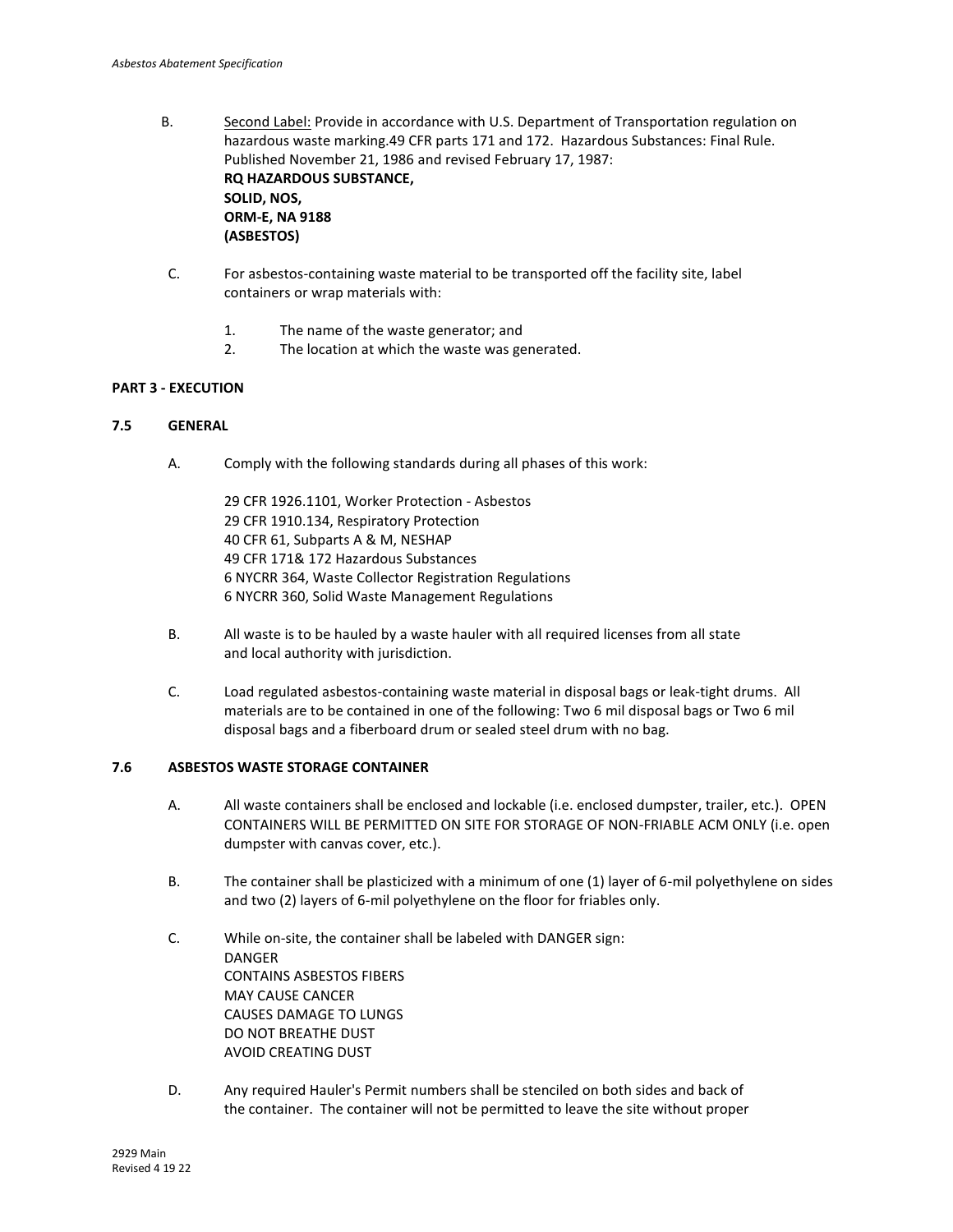identification.

- E. Once the container is loaded at the site, the door(s) will be locked at all times.
- F. Carefully, load containerized waste in enclosed dumpsters, trucks or other appropriate vehicles for transport. Exercise care before and during transport, to insure that no unauthorized persons have access to the material.
- G. Do not store containerized materials outside of the Work Area. Take containers from the Work Area directly to a sealed truck or dumpster.

## **7.7 TRANSPORTATION AND DISPOSAL SITE**

- A. Before the container is removed from the project site for transportation to the Disposal Site, the door(s) shall be locked. The locks shall be removed at the Disposal Site by the operator of the Disposal Facility and returned to the contractor.
- B. Do not transport disposal bagged materials on open trucks. Label drums with same warning labels as bags. Uncontaminated drums may be reused. Treat drums that have been contaminated as asbestos-containing waste and dispose of in accordance with this specification.
- C. Advise the landfill operator or processor, at least ten days in advance of transport, of the quantity of material to be delivered.
- D. The contractor shall give twenty-four (24) hour notification prior to removing any waste from the site. Waste shall be removed from the site only during normal working hours unless otherwise specified. No waste may be taken from the site without authorization from the Project Monitor.
- E. The contractor shall have the Hauler estimate the date and time of arrival at the Disposal Site.
- F. Upon arrival at the removal site, the Hauler must possess and present any valid Federal, State or Local Hauler's Permits that may be required. The Owner may verify the authenticity of the Hauler's Permit with the proper authority.
- G. The Hauler with the contractor and the Owner or Project Monitor shall inspect all materials in the transport container prior to taking possession and signing the waste shipment record (WSR).
- H. Random checks will be initiated at the Disposal Site to insure that the procedures outlined herein are complied with.

## **7.8 WASTE SHIPMENT RECORD (WSR)**

- A. A waste shipment record (WSR) shall be utilized to document all wastes shipments.
- B. The WSR shall be completed by the contractor and verified by the Owner that all information and amounts are accurate and the proper signatures are in place.
- C. If WSR signed by Disposal Site Operator is not received by the Owner within 35 days of the date that the initial transporter accepted waste; the contractor must contact the owner/operator of the disposal site.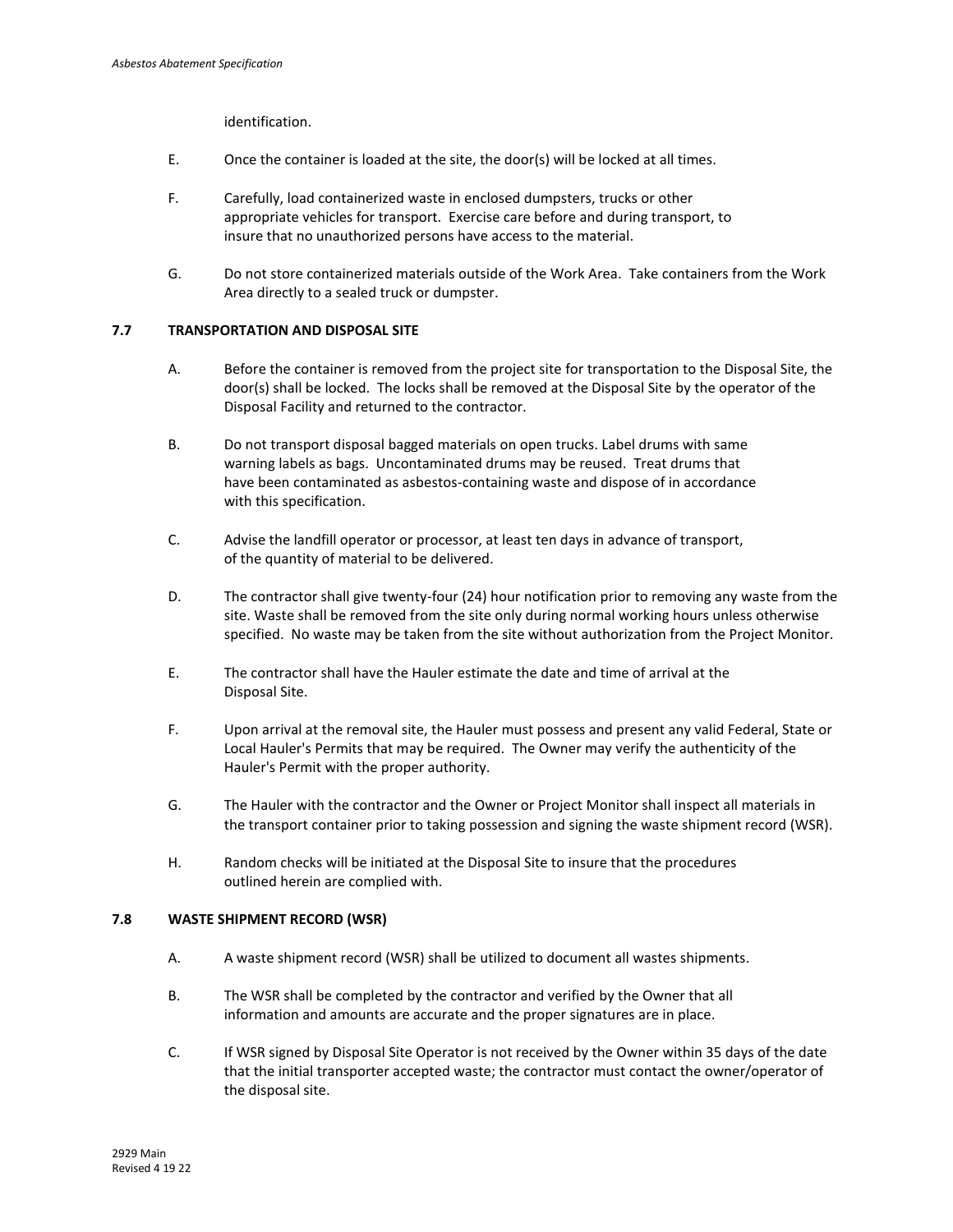- D. A written report must be submitted by contractor to EPA if the Owner does not receive WSR within 45 days.
- E. Copies of all WSRs must be retained by the building owner for two (2) years.
- F. The contractor shall maintain a waste disposal log which indicates load number, date and time left site, container size, quantity of ACM, Hauler, any permit numbers, trailer and tractor license number, and date WSR as returned.

## **7.9 OTHER WASTE**

A. Other non-asbestos waste shall be transported and disposed in accordance with applicable state and Federal requirements. Verification that non-regulated wastes are properly disposed is required. Contractor/transporter shall supply Project Monitor with landfill dump tickets for non-regulated waste disposal on a weekly basis.

## **7.10 COMPLIANCE**

A. Failure to adhere to these procedures shall constitute a material breach of the Contract and the Owner shall have the right to and may terminate the Contract provided; however, the failure of the Owner to so terminate shall not relieve the contractor from future compliance.

## **END OF SECTION**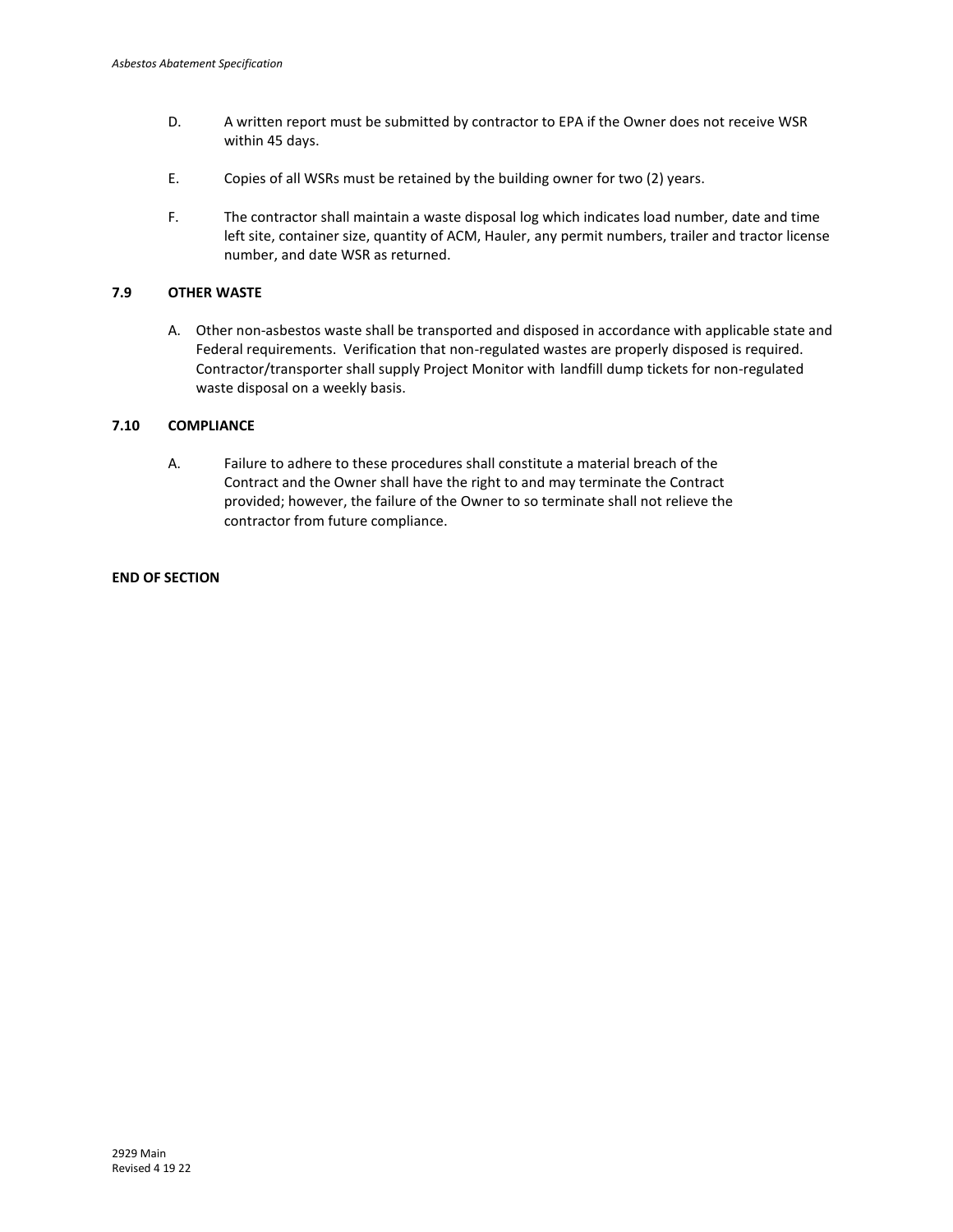## **AIR MONITORING & CLEARANCE**

## **8.1 RELATED DOCUMENTS**

- A. Drawings and general provisions of the Contract, including General and Supplementary conditions and other Specification, Sections 1 - 6 and appendices, apply to the work of this section.
	- 1. Visual inspection: required as a prerequisite of air testing, is set forth in **SECTION 4, Project Decontamination**.
	- 2. Air Monitoring: performed by the Owner during remediation work in accordance with 12 NYCRR 56.17 & **SECTION 4, Project Decontamination.**

## **8.2 SUMMARY**

- A. Owner shall contract air-monitoring activities per 12 NYCRR56.4 to an independent, licensed air monitoring firm/laboratory. An accredited laboratory shall perform analysis per 12NYCRR56. All sampling personnel shall maintain certification per 12NYCRR56.
- B. This Section sets forth required pre, prep, work-in-progress and post-remediation monitoring, clearance and public re-occupancy testing requirements in and out of the work area. Work shall be performed according to requirements set forth in 12 NYCRR 56.4.
- C. Air monitoring firm shall also conduct clearance evaluations for lead hazard control, pigeon waste removal and sediment & soil remediation screening.

## **8.3 CONTRACTOR RELEASE CRITERIA**

A. The asbestos containing materials work area is cleared when the Work Area is visually clean and satisfies applicable regulatory requirements for public re-occupancy.

## **8.4 INSPECTION**

A. Work of this section will not begin until visual inspection described in **SECTION 4, Project Decontamination** is complete and has been certified by the Project Monitor.

## **8.5 CLOSE-OUT**

- A. Air Monitor shall submit to owner record of testing activities in report format within ten (10) days of completion of remediation activities. Report shall include, at a minimum:
	- 1. Summary of project activities
	- 2. Sample locations.
	- 3. Sample/analysis summary.
	- 4. Analysis reports.
	- 5. Sample chains of custody.
	- 6. Personnel qualifications.
	- 7. Laboratory qualifications.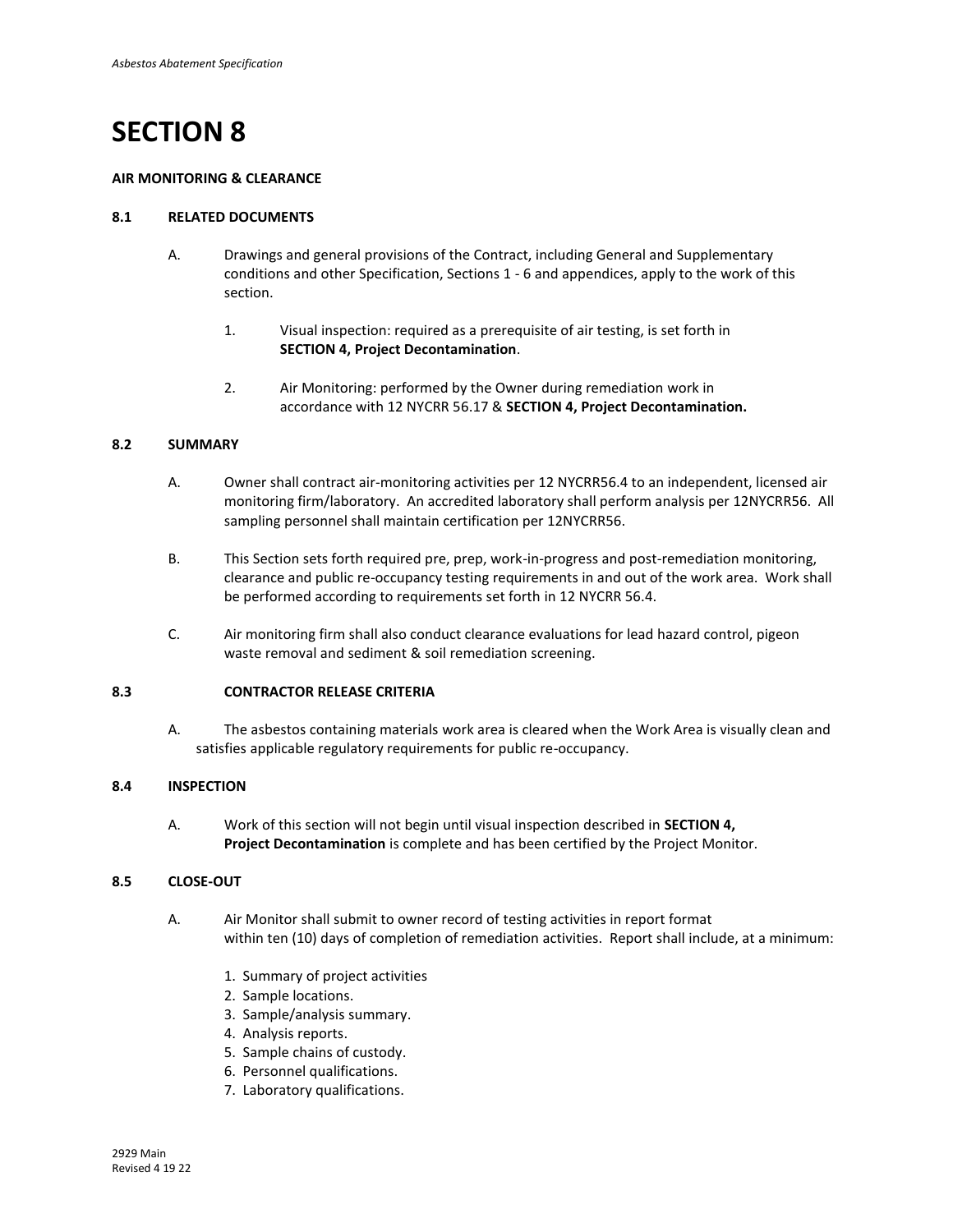B. Within 10 days of the completion of such work, the air monitoring firm shall inform the building/facility owner and employers of employees who will be working in the area of the current location and quantity of PACM and/or ACM remaining in the area and final monitoring results, if any.

| <b>Air Sampling</b>                                                                                               | <b>Phase IB</b>                                                                                                                             | <b>Phase II A</b>                                                                                                                                            | <b>Phase II B</b>                                            | <b>Phase II C</b>                                                                                                                                   |
|-------------------------------------------------------------------------------------------------------------------|---------------------------------------------------------------------------------------------------------------------------------------------|--------------------------------------------------------------------------------------------------------------------------------------------------------------|--------------------------------------------------------------|-----------------------------------------------------------------------------------------------------------------------------------------------------|
| <b>Requirements</b><br>by<br><b>Asbestos Project &amp;</b><br><b>Regulated Abatement</b><br><b>Work Area Size</b> | <b>Background Air</b><br><b>Sampling</b>                                                                                                    | <b>Work Area</b><br><b>Preparation</b><br><b>Air Sampling</b>                                                                                                | <b>Asbestos</b><br><b>Handling</b><br>Air<br><b>Sampling</b> | <b>Final Cleaning &amp;</b><br><b>Clearance Air</b><br><b>Sampling</b>                                                                              |
| LARGE ASBESTOS<br>PROJECT OR LARGE<br><b>SIZE REGULATED</b><br><b>ABATEMENT WORK</b><br><b>AREA</b>               | Required                                                                                                                                    | Required <sup>(5)</sup>                                                                                                                                      | Required                                                     | Required <sup>(6)</sup>                                                                                                                             |
| Minimum Samples<br>Required <sup>(1)</sup>                                                                        | 5 Inside Regulated<br><b>Abatement Work Area</b><br>8<br>5 Outside Regulated<br>Abatement Work Area<br>in Building/Structure <sup>(2)</sup> | 1 per decontamination entrance/exit<br>1 per negative air exhaust or per bank of<br>5 exhausts<br>2 at critical barriers<br>1 outside the building/structure |                                                              | 5 Inside Regulated<br>Abatement Work Area <sup>(7)</sup><br>&<br>5 Outside Regulated<br>Abatement Work Area in<br>Building/Structure <sup>(2)</sup> |
| <b>SMALL ASBESTOS</b><br>PROJECT OR SMALL<br><b>SIZE REGULATED</b><br><b>ABATEMENT WORK</b><br><b>AREA</b>        | Required                                                                                                                                    | <b>Not Required</b>                                                                                                                                          |                                                              | Required <sup>(6)</sup>                                                                                                                             |
| Minimum Samples<br>Required <sup>(1)</sup>                                                                        | 3 Inside Regulated<br>Abatement Work Area<br>8<br>3 Outside Regulated<br><b>Abatement Work Area</b><br>in Building/Structure <sup>(2)</sup> | 0                                                                                                                                                            |                                                              | 3 Inside Regulated<br>Abatement Work Area<br>8<br>3 Outside Regulated<br>Abatement Work Area in<br>Building/Structure <sup>(2)</sup>                |
| <b>MINOR ASBESTOS</b><br><b>PROJECT OR MINOR</b><br><b>SIZE REGULATED</b><br><b>ABATEMENT WORK</b><br><b>AREA</b> | <b>Not Required</b>                                                                                                                         | <b>Not Required</b>                                                                                                                                          |                                                              | Required <sup>(3, 4)</sup>                                                                                                                          |
| <b>Minimum Samples</b><br>Required <sup>(1)</sup>                                                                 | 0                                                                                                                                           | 0                                                                                                                                                            |                                                              | 1 Inside Regulated<br><b>Abatement Work Area</b><br>8<br>1 Outside Regulated<br><b>Abatement Work Area</b>                                          |

| Table 2                                    |
|--------------------------------------------|
| ASBESTOS PROJECT AIR SAMPLING REQUIREMENTS |

Notes:

(1) For sample location and total number required, see Subparts 56-6 through 56-9.

 $(2)$  1 sample outside the building/structure if entire building/structure is regulated abatement work area.

(3) Required on glove bag failure or loss of integrity, or tent failure or loss of integrity.

- (4) Required for an Incidental Disturbance Project or if minor size regulated abatement work area is part of small or large asbestos project.
- (5) Required for all OSHA Class I and Class II Friable ACM asbestos projects.

(6) During IIC final cleaning stage, air sampling as per Phase IIB is required.

- (7) One additional inside sample shall be required for every 5,000 sq. ft. above 25,000 sq. ft. of floor space within the regulated abatement work area.
- B. Report shall be delivered to owner within thirty (30) days of project completion and prior to final (or substantial) payment.

#### **END OF SECTION**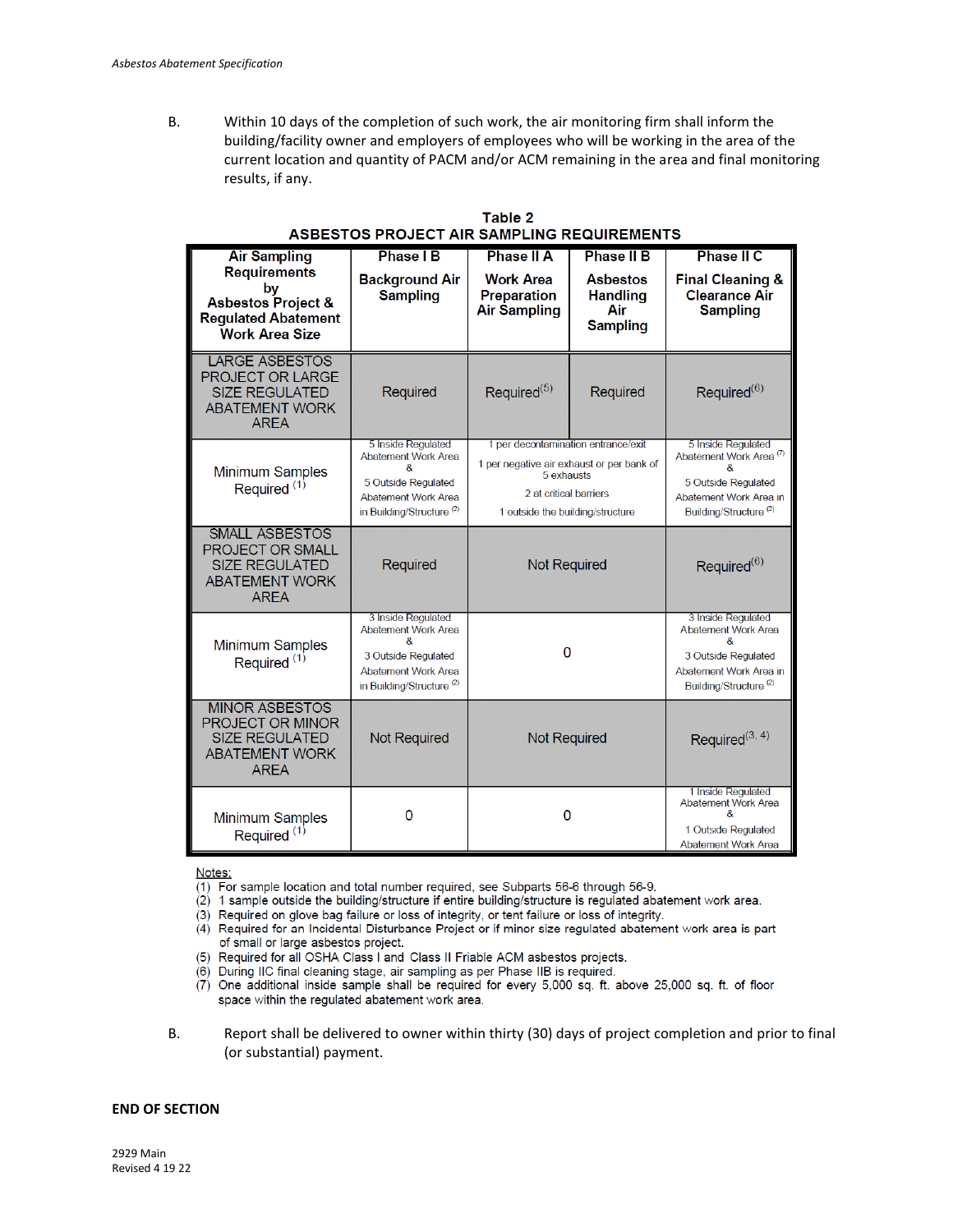#### **PROJECT MONITORING**

### **9.1 RELATED DOCUMENTS**

- A. Drawings and general provisions of the Contract, including General and Supplementary conditions and other Specification, Sections 1 - 7 and appendices, apply to the work of this section.
	- 1. Visual inspection: performed by the Owner during remediation work in accordance with 12 NYCRR 56.9 & SECTION 4, Project Decontamination.
	- 2. Air Monitoring: performed by the Owner during remediation work in accordance with 12 NYCRR 56.4 & SECTION 4, Project Decontamination.

## **9.2 SUMMARY**

- A. Owner shall contract project monitoring activities to an independent, licensed firm/laboratory. All project monitoring personnel shall maintain certification per 12NYCRR56.
- B. This Section sets forth standards for project monitoring. These functions are summarized as conducted by a person who oversees the scope, timing, phasing and/or remediation methods to be used.

#### **9.3 REVIEW OF METHODS AND WORK AREA PREP**

A. The project will become familiar with remediation methods intended for use on the project. Project Monitor should assess the work area for all relevant issues and concerns prior to the start of the project.

#### **9.4 DOCUMENTATION REVIEW**

A. Prior to the start of the project, the Project Monitor will review all submittal from the contractor as required in SECTION 3, SUBMITTALS

#### **9.5 TIME AND MATERIAL CHARGES**

A. Project Monitor shall be responsible to verify all unit fees, when applicable, as a condition of owners' acceptance.

## **9.6 VERIFICATION OF ADHERENCE TO CONTRACT SPECIFICATIONS**

A. Project Monitor shall verify that the work is being performed in compliance with the contract specifications. Where deviation is observed, this must be noted and the contractor advised of the failure to perform within the contract specification. Failure by contractor to adhere to contract specification may result in STOP WORK, notification to owner and/or claim of breach of contract.

## **9.7 VERIFICATION OF ADHERENCE TO REGULATIONS**

A. Project Monitor is to assure that the contractor adheres to all applicable regulations. Failure by contractor to adhere to applicable regulations may result in STOP WORK, notification to owner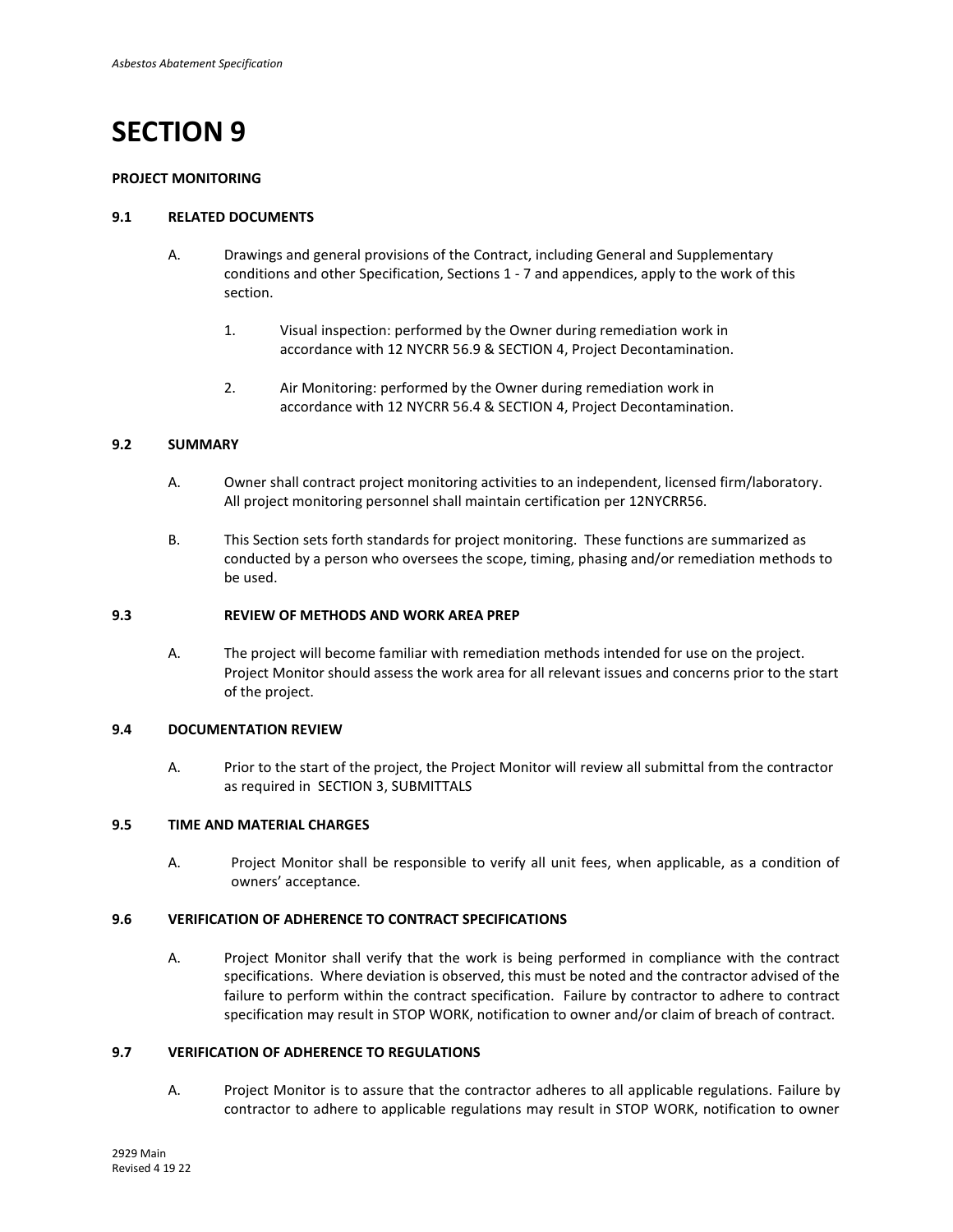and/or claim of breach of contract.

## **9.8 DAILY INSPECTIONS**

- A. The Project Monitor will conduct and document daily inspections of the jobsite. The daily inspection checklist should include as a minimum;
	- 1. Project name
	- 2. Date
	- 3. Job number
	- 4. Project description
	- 5. Name of abatement firm and on-site supervisor
	- 6. Inspection of barrier integrity
	- 7. Verification that warning signs and labels are affixed to required surfaces
	- 8. Verification that appropriate air sampling has been conducted and documented
	- 9. Verification that protective clothing and respiratory protection have been used, cleaned and disposed of in appropriate containers.
	- 10. Verification that abatement procedures have been [performed in accordance with contract specifications and Federal, state and local regulations

## **9.9 VISUAL INSPECTIONS**

- A. To verify the completeness of remediation activities, the Project Monitor will perform a visual inspection. This inspection will include entering all areas where abatement work has been conducted and inspecting all surfaces for the presence of residue and debris. The inspection may include the use of flashlights held near surfaces to illuminate debris, use of cloth wipes to detect evidence of dust and debris, and testing of encapsulated surfaces to assure that the encapsulated has been properly applied.
- B. The project monitor inspection for completeness of abatement and completeness of cleanup shall be performed as per the provisions of the current ASTM Standard E-1368 "Standard Practice for Visual Inspection of Asbestos Abatement Projects".
- C. If residue or debris is observed, the Project Monitor will require the area to b recleaned prior to permitting clearance air sampling. If abatement is incomplete, the contractor will be required to finish as necessary to comply with aforementioned project specifications and state of the art work practices.
- D. Project Monitor will complete "Certificate of Visual inspection" and obtain signature from contractor upon satisfactory completion of abatement activities in accordance with SECTION 4, Project Decontamination.
- E. An entry shall be made into the asbestos abatement contractor supervisor's daily log by both the supervisor and the individual performing the inspection detailing the findings of the visual inspection.
- F. The full name and NYSDOL asbestos handling certificate number of the certified individual performing the inspection shall also be documented in the supervisor's daily log.

## **9.10.1 PROJECT CONCLUSION**

A. At the conclusion of the project, the Project Monitor will assure that the work has been properly restored. The supervisor and Project Monitor will complete a final site walkthrough. Items that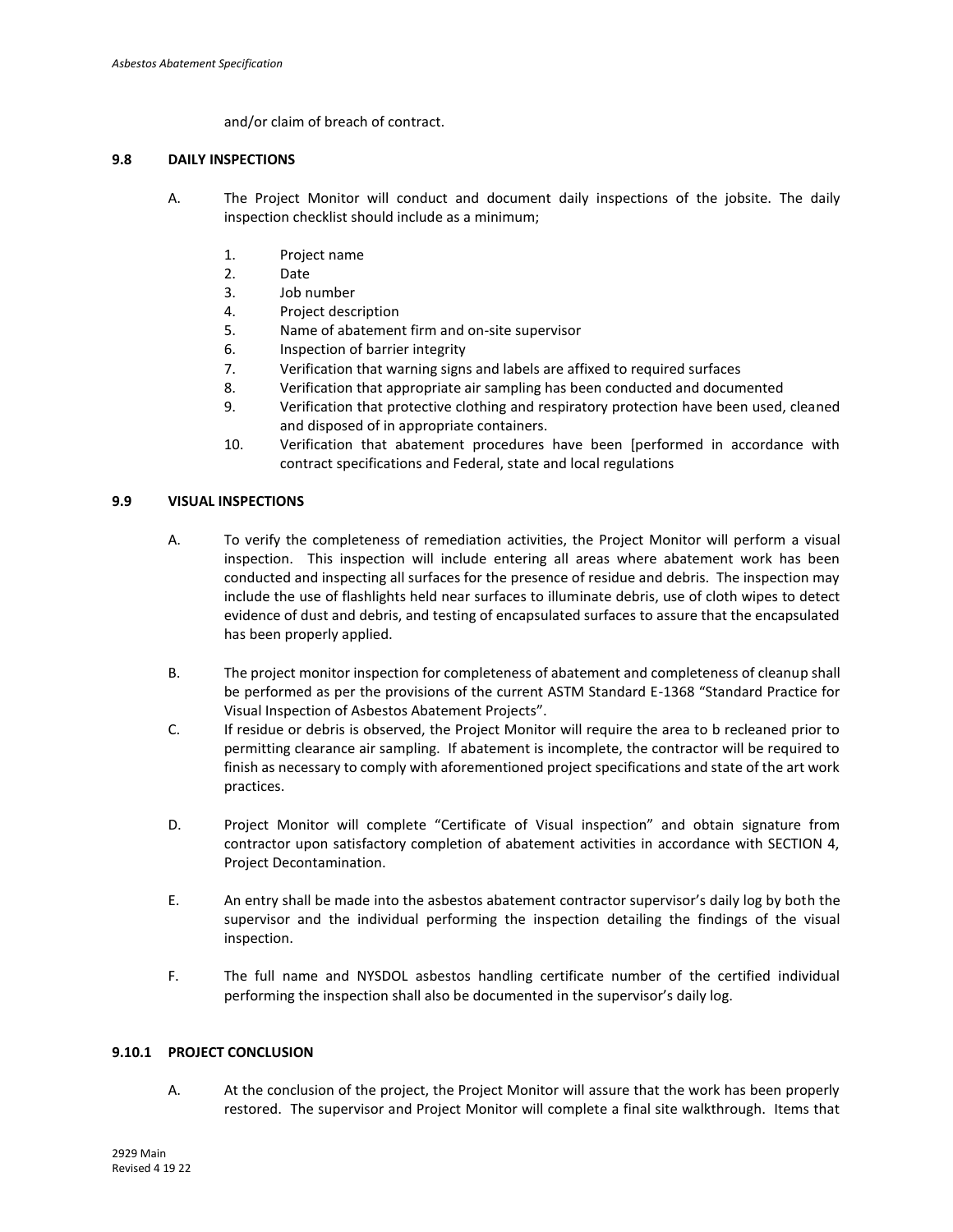should be addressed include;

- 1. Barriers, signs and warnings removed
- 2. Trash, debris and waste removed
- 3. Lock-out/tag-outs removed<br>4. Temporary utilities and tie-in
- Temporary utilities and tie-ins removed
- 5. Electrical fixtures, switches, lights, etc. restored to pre-abatement conditions
- 6. Keys, badges, passes returned to Owner<br>7. Damage identified and repairs agreed to
- Damage identified and repairs agreed to in writing
- 8. Waste manifests, sampling reports and other project documentations complete.

## **END OF SECTION**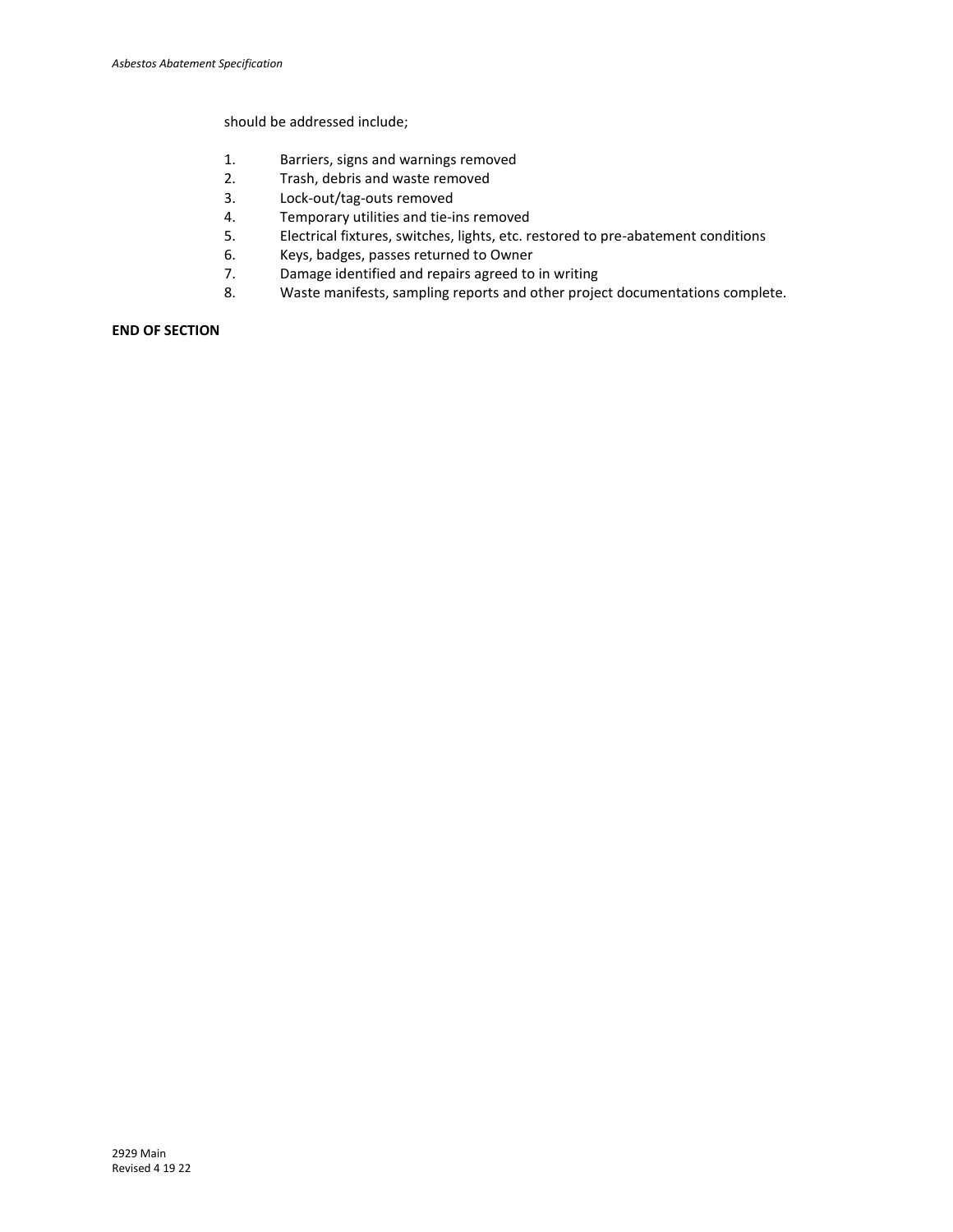

## **ASBESTOS CONTAINING MATERIALS**

An asbestos survey was completed by UNYSE that identified asbestos containing materials in multiple building products throughout the interior and exterior of the structure. An ACM Summary follows.